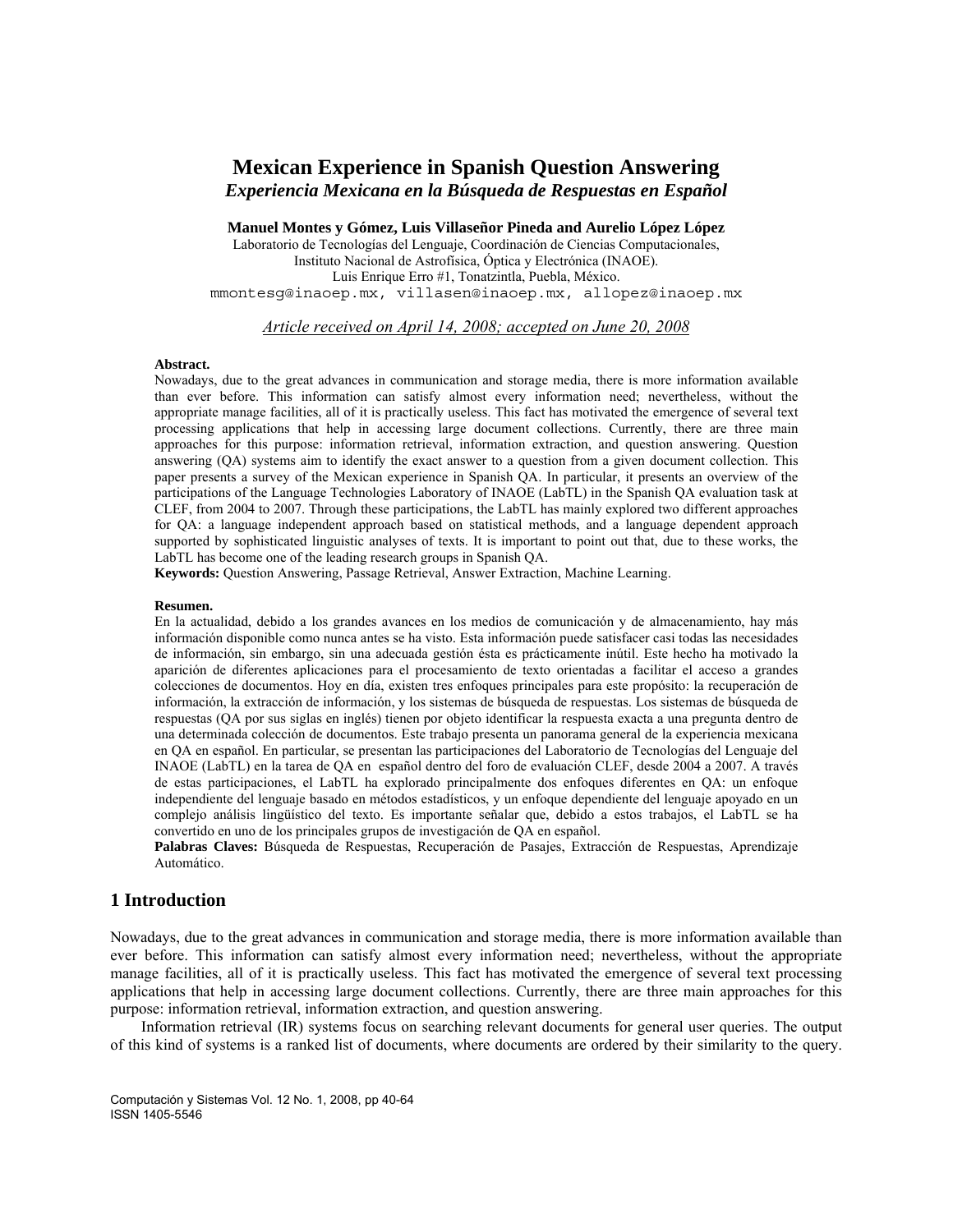One of the main requirements for these systems is the ability to deal with huge amounts of textual information in very short times (in the order of milliseconds for a web search). This demand has imposed several restrictions on IR models, which are mainly based on statistical rather than on linguistic methods.

Information extraction (IE) systems consider the task of finding predefined pieces of information in a given – domain specific– document collection. The goal of an IE system is to find, extract and present such information in a structured format, typically as a database. In other words, these systems build a structured representation from unstructured textual information. These systems are assembled on demand for each specific task, depending on the kind of information to be extracted. As expected, these systems have to apply complex linguistic techniques in order to accurately detect and extract the required information.

IR and IE systems have made possible the processing of large volumes of textual information. However, they present serious problems for answering specific questions formulated by users. On one hand, IR systems can not tackle this task. In fact, once the user obtained a list of relevant documents for her question, she still has to review all documents in order to find the desired information. On the other hand, IE systems are more suitable to extract concrete information from document collections. Nevertheless, they require a precise definition of the kind of information to be extracted, and therefore, they do not allow the treatment of arbitrary questions.

All these inconveniences along with a growing need for improved information access mechanisms triggered the emergence of question answering (QA) systems. These systems aim at identifying the exact answer to a question from a given document collection. Evidently, QA requires efforts beyond information retrieval, since once a document about the question is found, the system has to go into the document content in order to locate the desired answer. This way, QA systems tend to use statistical IR methods to identify documents where the answer is likely to appear, as well as linguistic-based IE techniques to locate candidate answers.

The problem of answering questions has been recognized and partially tackled since the 70s for specific domains. However, with the advent of browsers working with billions of documents in Internet, the need has newly emerged, having led to approaches for open-domain QA. Some examples of such approaches are emergent question answering engines such as *answers.com*, *ask.com*, or additional services in traditional browsers, such as *Yahoo*.

Recent research in QA has been mainly fostered by the  $TREC<sup>1</sup>$  $TREC<sup>1</sup>$  $TREC<sup>1</sup>$  and  $CLEF<sup>2</sup>$  conferences. The first one focuses spec ulative ones. [on English QA, whereas the second evaluates QA systems for most European languages except English. To date,](#page-1-1)  [both evaluation conferences have considered only a very restricted version of the general QA problem. They](#page-1-1)  [basically contemplate simple questions which assume a definite answer typified by a named entity or noun phrase,](#page-1-1)  [such as factoid questions \(for instance, "](#page-1-1)*How old is Cher?*" or "*Where is the Taj Mahal?*") or definition questions ("*Who is Nelson Mandela?*" or "*What is the quinoa?*["\), and exclude complex questions such as procedural or](#page-1-1) 

supported by sophisticated linguistic analyses of texts. It is important to point out that, due to these works, the LabTL has c onsolidated as one of the leading research groups in Spanish QA. This paper presents a survey of the Mexican experience in Spanish QA. In particular, it presents an overview of the participations of the Language Technologies Laboratory of INAOE (LabTL) in the Spanish QA evaluation task at CLEF, from 2004 to 2007. Through these participations, the LabTL has mainly explored two different approaches for QA: a language independent approach based on statistical methods, and a language dependent approach

section resumes the participation of the LabTL in the CLEF workshops from 2004 to 2007. Finally, Section 5 xposes our conclusions and describes some future work directions. e The rest of the paper is organized as follows. Section 2 introduces the QA task. Section 3 presents a brief survey of the Spanish QA evolution. Section 4 gives an overview of the Mexican experience in Spanish QA; basically, this

 $\overline{a}$ 

<span id="page-1-0"></span><sup>1</sup> Text Retrieval Conferences (trec.nist.gov/)

<span id="page-1-1"></span><sup>2</sup> Cross-Language Evaluation Forum (www.clef-campaign.org/)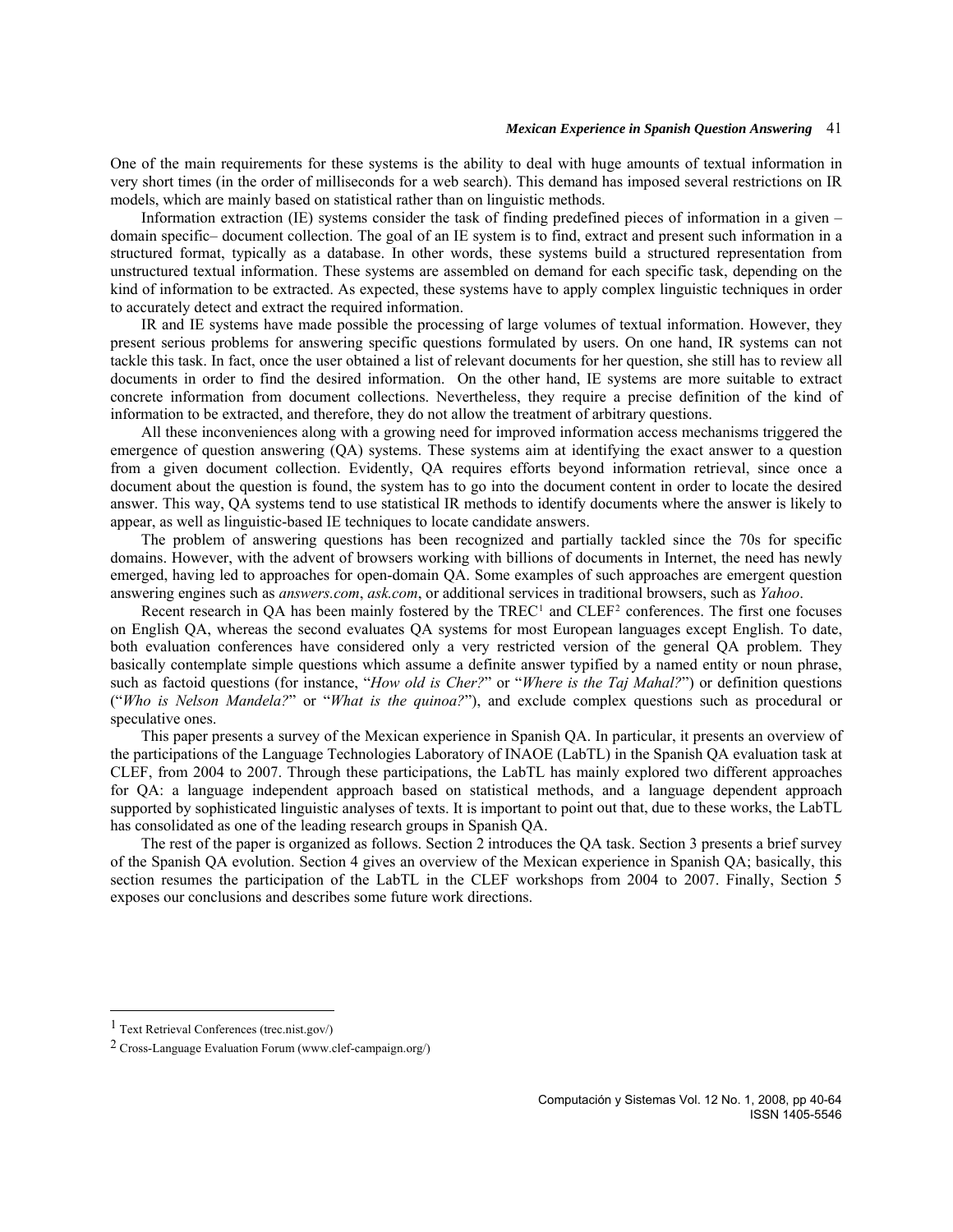# **2 Question Answering**

As we previously mentioned, QA has become a promising research field whose aim is to provide more natural access to textual information than traditional document retrieval techniques. In essence, a QA system is a kind of information retrieval application that responds to natural language questions with concise and precise answers.

### *Question Types*

Current work on QA has mainly focused on answering two basic types of questions: factoid and definition questions. Factoid questions usually require a simple fact (a date, a quantity, or the name of something) as answer, whereas definition questions ask for concrete descriptions of objects or persons commonly expressed by simple noun phrases. Table 1 shows some example questions from the CLEF evaluation tasks.

| <b>Ouestion</b>                                    | Category          | Answer                                    | <b>Answer Type</b> |
|----------------------------------------------------|-------------------|-------------------------------------------|--------------------|
| What year was Thomas Mann awarded the Nobel Prize? | Factoid           | 1929                                      | Date               |
| How long is the Freixo Bridge?                     | Factoid           | 700 meters                                | Quantity           |
| Where is the Auschwitz death camp located?         | Factoid           | Poland                                    | Location           |
| Who was the first president of the United States?  | Factoid           | George Washington                         | Person             |
| Who is Yves Saint Laurent?                         | <b>Definition</b> | fashion designer                          | Definition         |
| What is the Mossad?                                | <b>Definition</b> | Israeli Secret Service                    | Definition         |
| What is the quinoa?                                | <b>Definition</b> | gluten-free grain cultivated by the Incas | Definition         |

|  |  |  |  |  | Table 1. Example questions from the QA@CLEF task |  |
|--|--|--|--|--|--------------------------------------------------|--|
|--|--|--|--|--|--------------------------------------------------|--|

#### *Architecture of QA systems*

From the QA systems developed so far, it is possible to identify a prototypical architecture that consists of three main modules: question analysis, passage retrieval and answer extraction.

The role of the question analysis module is to identify the expected answer type, i.e., the semantic category to which the answer belongs. For instance, when asking "*Where did a meteorite fall in 1908?*", the expected answer type is "Location". In addition, this module is also intended to identify the question words that can be used to query the document collection in order to find relevant passages.

The purpose of the second module, the passage retrieval, is to retrieve from the given document collection the set of passages –commonly considered as text paragraphs– more likely to contain the answer.

Finally, the answer extraction module uses the subset of passages obtained by the previous module and the expected answer type identified in the first one, to locate the exact text string representing the answer to a given question.

Section 3 enumerates some techniques applied in Spanish QA for these three subtasks.

### *Evaluation of QA systems*

The evaluation of QA systems has been mainly carried out by the TREC and CLEF conferences; being the latter responsible of evaluating the development in Spanish QA. The Spanish QA evaluation task of CLEF (known as Spanish QA@CLEF) has been undertaken since 2003, and consists of answering 200 questions, mainly factoid and definition questions, from a document collection of 454,045 news reports from the Spanish EFE agency.

The goal of the QA@CLEF task is to define a common framework for the evaluation of QA systems, and therefore, to perform an objective comparative evaluation of them. In order to do that, all participating systems use the same search collection, the same set of test questions, and they are evaluated using the same criteria. In a few words, the evaluation of QA systems at the Spanish QA@CLEF consists of the following steps:

• Each participating group delivers to the task organizers the set of answers to the questions, produced by its system.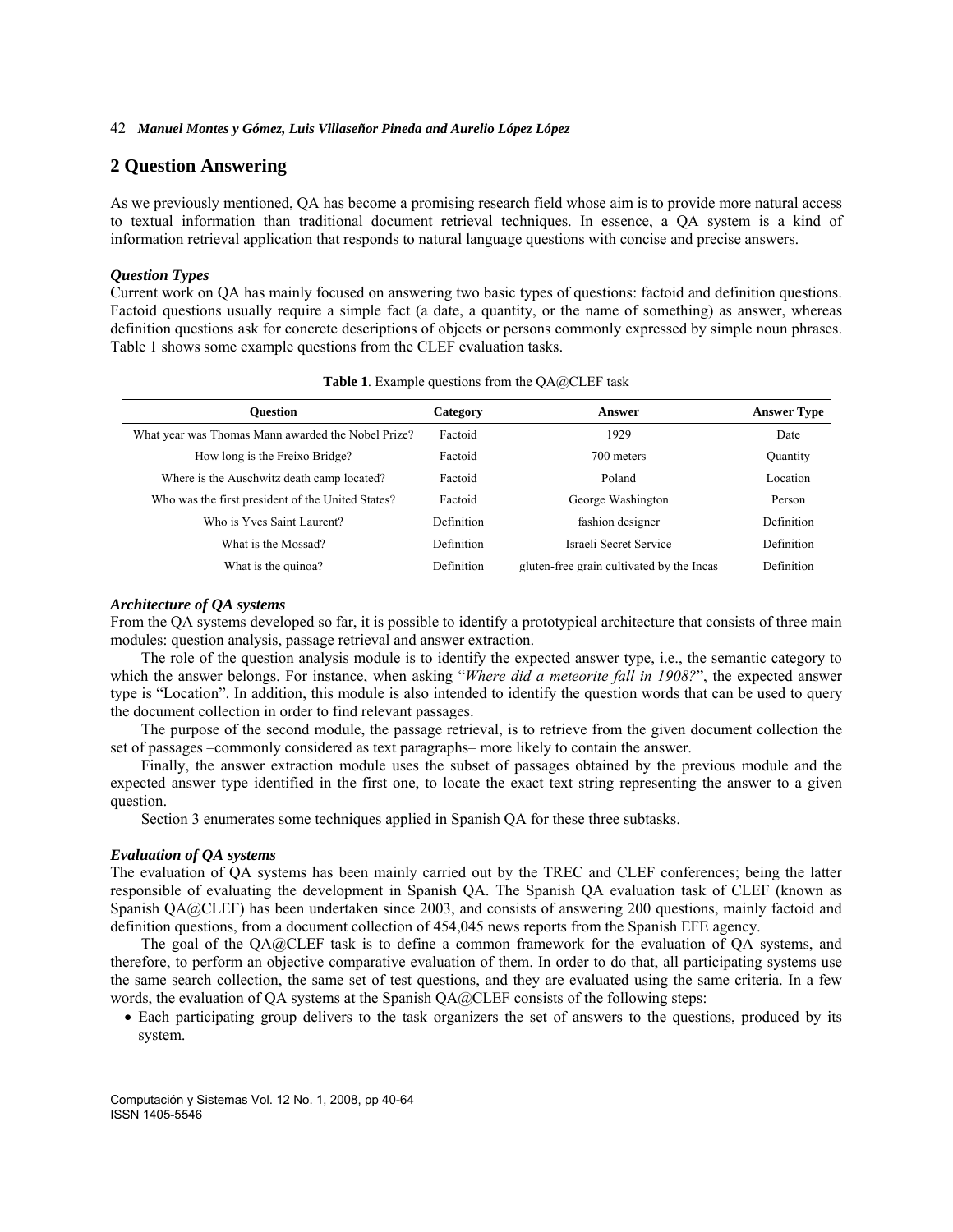- The supplied answers are judged by human assessors, who assign to each response a unique label, either right or wrong. An answer is judged to be right when it consists of nothing more than the exact, minimal answer and when the returned passage supports the response. In any other case, the response is considered to be wrong.
- The organizers compute the system accuracies as the proportion of questions which were correctly answered.

# **3 Spanish Question Answering**

This section presents a brief survey of Spanish QA. It mainly shows the results from the Spanish QA@CLEF track from 2003 to 2007 [23, 24, 41, 25, 19], and describes the main ideas developed for the task through all these years.

As we previously mentioned, the QA@CLEF task has fostered the research in Spanish QA. This fact is attested in Table 2, which enumerates the task's participants per year. This table also evidences that the Language Technologies Laboratory of INAOE (LabTL) has been the only participant from Latin America.

**Table 2**. Participants of the Spanish QA@CLEF task

| Year | <b>Participants</b>                                                                                                                                                                                                   |
|------|-----------------------------------------------------------------------------------------------------------------------------------------------------------------------------------------------------------------------|
| 2003 | University of Alicante [42]                                                                                                                                                                                           |
| 2004 | University of Alicante [43], University Carlos III [12], University of La Coruña [26], Polytechnic<br>University of Cataluña [1], <i>INAOE</i> [28].                                                                  |
| 2005 | University of Alicante [34, 39], University Carlos III [13], Polytechnic University of Valencia [21],<br>Polytechnic University of Cataluña [17], <i>INAOE</i> [30, 27].                                              |
| 2006 | University of Alicante [16, 40], University Carlos III [14], Polytechnic University of Valencia [7],<br>Polytechnic University of Cataluña, Priberam Informatica [9], University of Jaén [18], <i>INAOE</i> [31, 22]. |
| 2007 | University Carlos III [15], Polytechnic University of Valencia [8], Polytechnic University of Cataluña,<br>Priberam Informatica [3], <i>INAOE</i> [37].                                                               |

In the same way, Table 3 shows the evolution of the Spanish QA research in the framework of the CLEF. It includes the best results from 2003 to 2007. It is evident that there has been a significant advance in the last two years, where overall accuracy was about 50% and accuracy on definition questions has almost reached 90%. Regarding these results, it is important to emphasize the role of the LabTL: it obtained the best overall accuracy in the 2005 evaluation exercise and has achieved the best results for definition questions in the last three years.

| Year | <b>Best overall</b><br>accuracies | <b>Best accuracies in</b><br>factoid questions | <b>Best accuracies in</b><br>definition questions |
|------|-----------------------------------|------------------------------------------------|---------------------------------------------------|
| 2003 | 24.5                              | 24.5                                           |                                                   |
| 2004 | 32.5                              | 31.0                                           | 70.0                                              |
| 2005 | 42.0                              | 29.6                                           | 80.0                                              |
| 2006 | 52.5                              | 55.5                                           | 83.3                                              |
| 2007 | 44.5                              | 47.8                                           |                                                   |

**Table 3**. Evolution of best performing systems at Spanish QA@CLEF

Next we present the main approaches developed for Spanish QA. Mainly, we enumerate most common techniques used in each one of the three QA subtasks: question classification, passage retrieval and answer extraction.

In question classification, it is possible to distinguish two major approaches. One of them is based on the application of lexical-syntactic patterns [42, 17, 27, 30, 16, 14, 3], and the other considers the use of machine learning techniques [39, 21, 40, 7, 18]. In both cases, one important difference among systems is the number of considered answer types. Some groups only consider 3 basic types (date, quantity and name) [27, 30, 31, 22, 37]; while the rest work with several types and even some subtypes. For instance, [16] use 200 answer types and [7, 8] consider a three-level type hierarchy.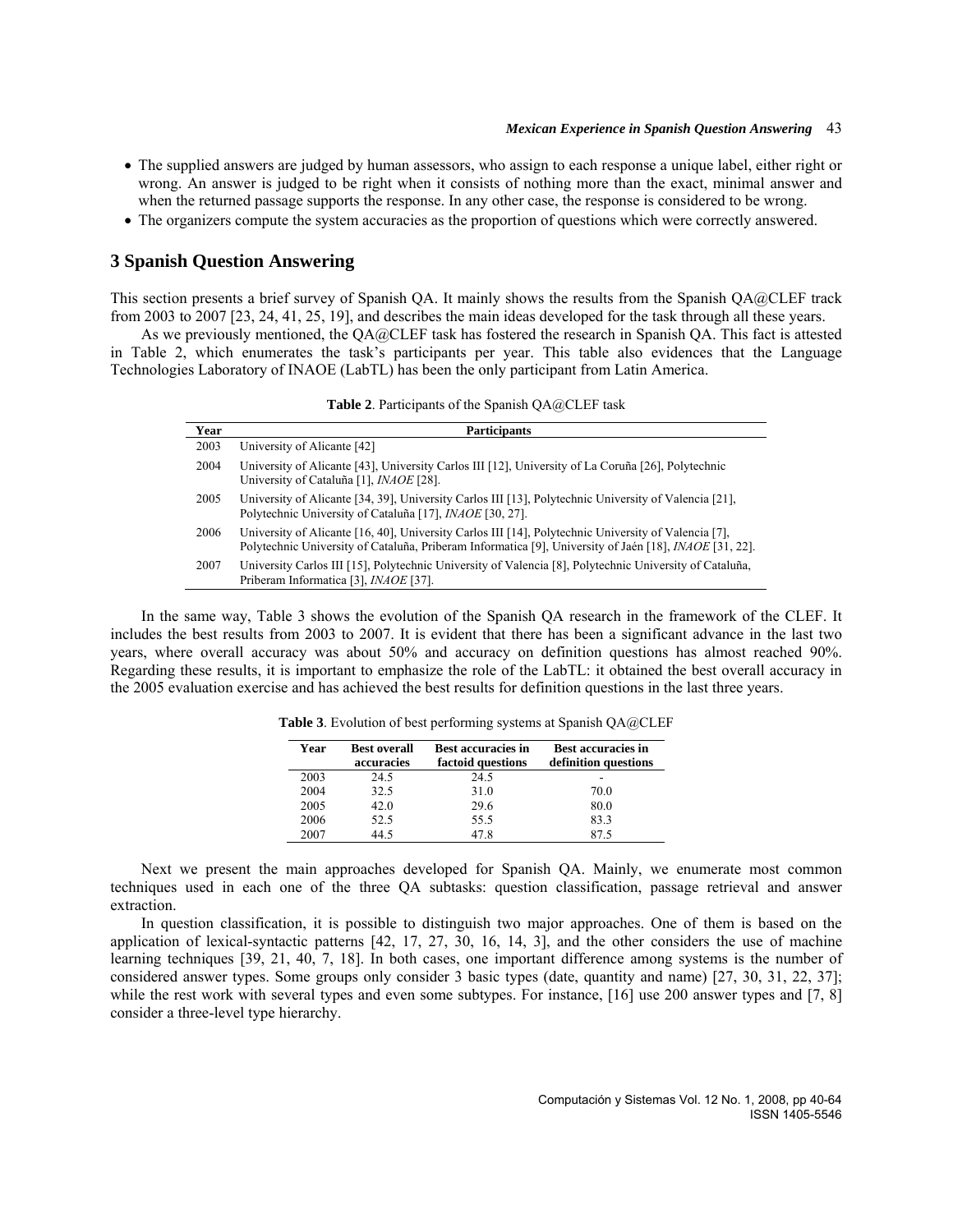Passage retrieval has been mainly done using traditional IR engines, such as Lucene<sup>[3](#page-4-0)</sup>, Lemur<sup>[4](#page-4-1)</sup> and Xapian<sup>[5](#page-4-2)</sup>. Nevertheless, there were also some efforts related to the development of retrieval systems specially suited for QA, that is the case of IR-n [42, 43, 39, 40, 16, 18] and JIRS [21, 27, 30, 7, 31, 22, 8] passage retrieval systems.

Additionally, some groups have explored some advanced ideas for passage ranking; for instance, [40] used the LSI technique for a semantic re-ranking, and [18] applied information fusion strategies to combine into one single ranked list the output of different retrieval engines. Also, some other groups have achieved passage retrieval not only from the EFE collections but also from the Web. In particular, [42, 43, 39] explored the retrieval of information from the English and Spanish Web.

In the case of answer extraction, one can distinguish two different approaches. The first is exclusively based on statistical techniques [28, 39, 27, 30, 21, 7, 22, 14, 18, 37, 8]. It determines the question's answer mainly based on: (i) the overlap between question words and the answer's context, and (ii) the frequency of occurrence of the answer in the given set of passages. On the other hand, the second approach not only considers these statistical criteria but also takes into account some syntactic and semantic restrictions on the answer's context [1, 17, 34, 16, 9, 31, 3]. Most systems perform a "heuristic" combination of these criteria, except by [22] that applied a machine learning approach.

Finally, it is important to mention that only three groups (namely, Polytechnic University of Cataluña, Priberam and INAOE) designed methods specially suited for the treatment of definition questions. In particular, the first two groups [17, 9, 3] used manually defined lexical-syntactic patterns, whereas the LabTL [22, 31] applied automatically discovered lexical patterns.

# **4 LabTL participations at QA@CLEF**

This section describes the participations of the Language Technologies Laboratory of INAOE (LAbTL) in the Spanish QA@CLEF task from 2004 to 2007. In all these participations, our systems were based in the general architecture showed in Figure 1, which considers two major modules. The first focuses on answering factual questions. It considers the tasks of passage indexing, where documents are preprocessed and a structured representation of the collection is built; passage retrieval, where the passages with more probability to contain the answer are found from the index; and answer extraction, where candidate answers are ranked and the final answer recommendation of the system is produced. The second module concentrates on answering definition questions. It includes the tasks of definition extraction, where all possible pairs of name-description<sup>[6](#page-4-3)</sup> are located and indexed; and definition selection, where relevant data pairs are identified and the final answer of the system is generated.

 $\overline{\phantom{a}}$ 

<span id="page-4-0"></span><sup>3</sup> lucene.apache.org/

<span id="page-4-1"></span><sup>4</sup> www.lemurproject.org/

<span id="page-4-2"></span><sup>5</sup> www.xapian.org/

<span id="page-4-3"></span> $6$  QA@CLEF tasks have considered three kinds of definition questions; some asking for the definition –general description– of a person, some others asking for the description of an acronym and others requesting a definition of an object (refer to table 1).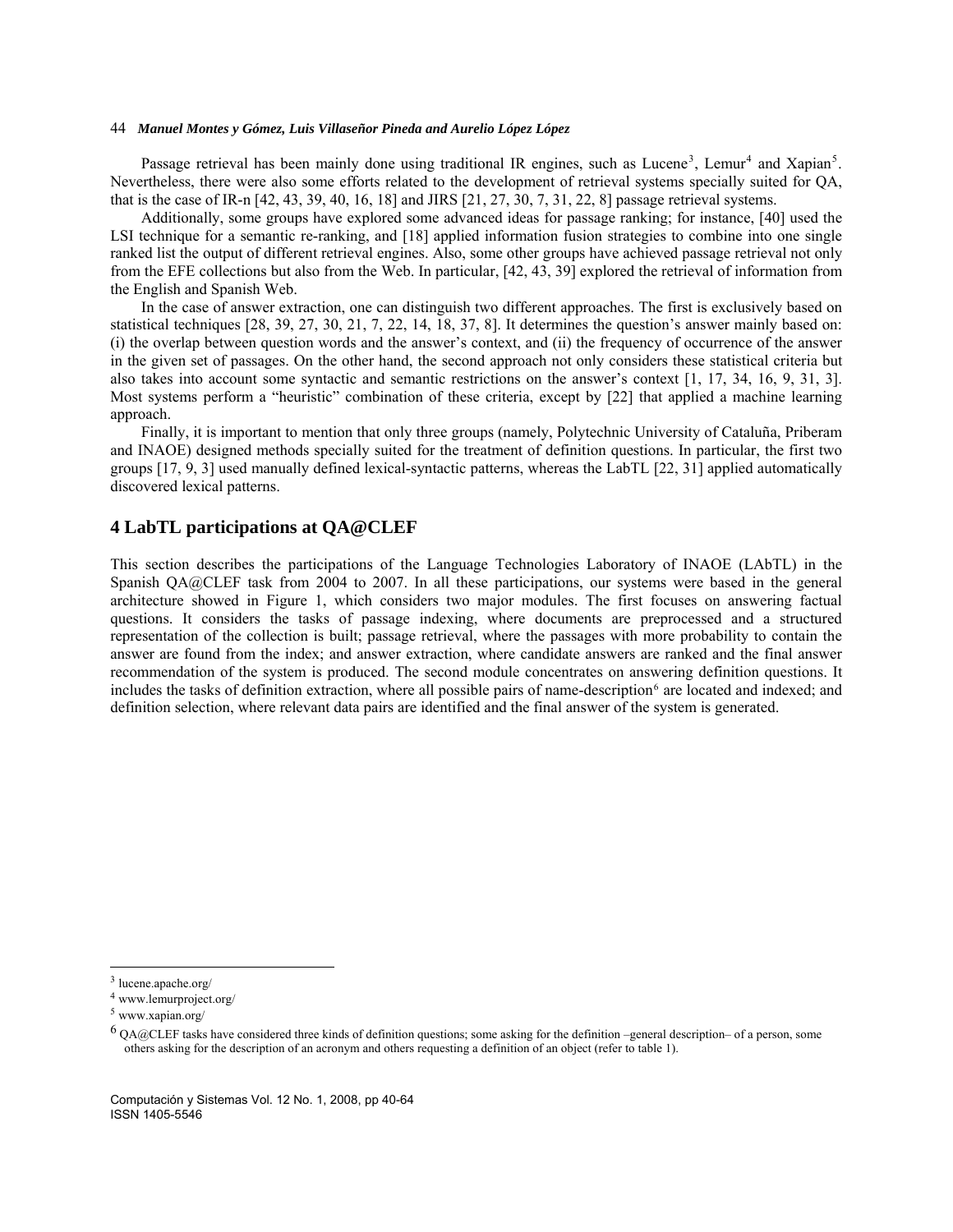

**Fig. 1**. General architecture of our QA systems

The following subsections present the systems for each of our participations at the Spanish QA@CLEF. They describe the main details of each system, as well as the evaluation conditions and the achieved results.

# **4.1 CLEF 2004**

# **4.1.1 System overview**

For our first participation at QA@CLEF, we adopted two approaches that were successfully evaluated in English at previous TREC campaigns. On one hand, we applied a predictive annotation approach [32] and, on the other hand, we used the Web as additional information source for answer validation [6]. Our purpose was to investigate the usefulness of these techniques in Spanish QA.

In particular, we applied these techniques for answering factoid questions. Based on the idea of predictive annotation, we considered all named entities from the target collection as possible answers. Then, given a question, we compared it against all entity contexts and then selected the entities with the highest similarity as candidate answers. Subsequently, these candidate answers were compared against a second set of answers gathered from the Web –using the method proposed by Del-Castillo et al. [10], and the final responses were selected based on a set of relevance measures, which encompass all the information collected in the searching process.

On the other hand, for answering definition questions our system implemented a pattern matching algorithm as those described in [33, 35]. This simple method used some regularities of language and some stylistic conventions of news reports to capture the possible answer for a given definition question.

The following section details the main components of the system of this year. A complete description can be found in [28].

### **4.1.2 System components**

### *Question classification*

This module allowed distinguishing among six different answer types: person, organization, place, date, quantity and miscellaneous. In order to do that, it applied a straightforward supervised approach, where the attributes for the learning task were the question words (including the interrogative particle), along with additional information obtained from the Web. In particular, it was implemented by a Support Vector Machine and was trained with the questions from the CLEF-2003 evaluation.

The main innovation of this module was the introduction of information from the Web. The procedure for gathering this information considered the following steps. First, we used a set of heuristics to detect the main noun (focus) of the given question. Then, we searched the Web using some queries that combine the question focus and the five (non-ambiguous) possible answer types. For instance, for the question *Who is the president of the french republic?*, president was defined as the question focus, and the following five queries were built: "*president is a*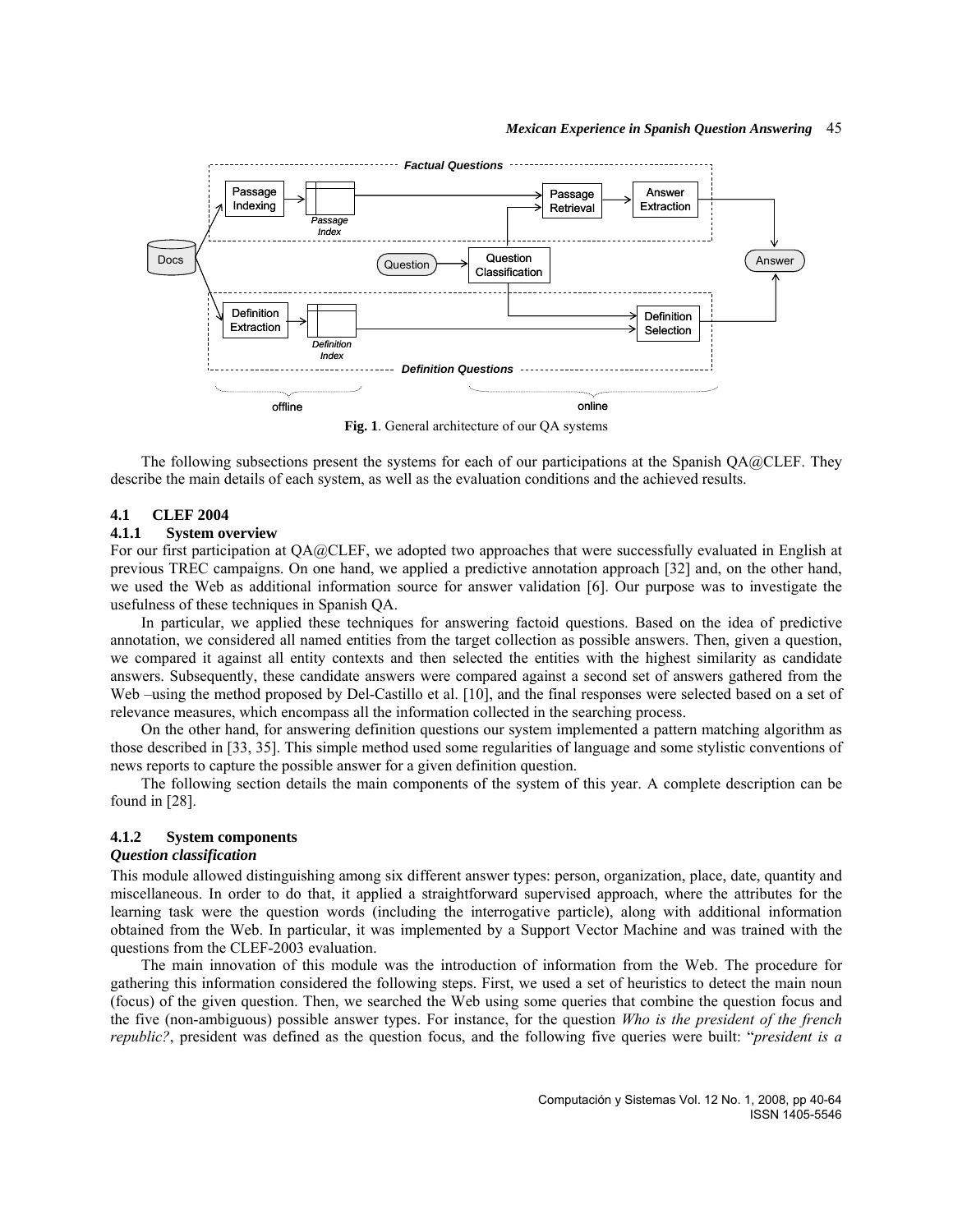*person*", "*president is a place*", "*president is a date*", "*president is a measure*", and "*president is an organization*". Finally, using the web results, we computed five additional features that express the relation of the question focus with each of the expected answer types.

The idea behind this procedure was to obtain some evidence about the usage of the question focus in the Web. In some cases, this evidence is very valuable; for instance, in our example, the first query was the most abundant, indicating that *person* is the most reliable answer type for the question at hand. Unfortunately, this evidence is not always as obvious as in this case. In order to handle this situation, we decided to compute some additional features that express the relation of the question focus with each of the expected answer types, and then we employed a learning algorithm to take advantage of this information.

#### *Passage retrieval*

As we previously mentioned, in a predictive annotation approach the indexing units are the named entities. Following this idea, each document of the collection was described by a set of named entities and their lexical contexts. Particularly, our system prototype considered six types of named entities (persons, organizations, locations, dates, quantities and miscellaneous) and represented their contexts by their surrounding nouns and verbs. Table 4 shows an example of a named entity and its context. For details about the document model and its automatic construction, we refer the reader to [29].

> **Table 4**. Context associated to the named entity "CFC" Underlined verbs and common nouns indicated the lexical contexts of the named entity

<DOCNO>EFE19941219-11009</DOCNO> ... son usados en los productos anticongelantes, de insuflación y como refrigerantes, que tienen al cloro como un ingrediente común. "Los **CFC** son los responsables del agujero de la capa de ozono",…

According to the proposed document model, the indexing step considered the storage of the extracted named entities and their related information (its semantic class, associated contexts, and the documents where they appeared) in a relational database, whereas the retrieval step only consisted of extracting from this database all named entities having the expected answer type and a context overlap with the words of the question.

#### *Answer extraction*

The answer extraction procedure included two basic tasks. First, answers were filtered using the nformation obtained from the Web. The idea was to eliminate candidate answers that could not be extracted from the Web (using the approach described in [10]). Second, candidate answers were analyzed in order to select from them the answer most likely to satisfy the question. For this task, we considered five criteria: 1) the number of times the candidate answer was labeled with the expected answer type  $C_r$ ; 2) the number of times the candidate answer was labeled with a different entity type  $C_w$ ; 3) the cardinality of the intersection between the contexts of the answer and the question, excluding named entities  $I_i$ ; 4) the number of context entities that matched the entities in the question  $I_{en}$ , and 5) the frequency of the candidate answer in the whole collection of documents  $F_{a_i}$ . In particular, we computed the weight

of each candidate answer  $a_i$  based on formula (1), where coefficients  $\alpha$  y  $\beta$  were used to compensate the errors from the named entity recognition process. At the end, we selected the candidate answer with the highest weight as the final answer.

$$
w(a_i) = \alpha C_r + \beta C_w + I_t + I_{en} + F_{a_i}
$$
\n<sup>(1)</sup>

#### *Definition extraction and selection*

The definition extraction module used only two basic typographic extraction patterns to detect the text segments that contain the description or meaning of a term. These patterns mainly focused on the extraction of information related to organizations and persons (such as their acronyms and their positions). In particular, they allowed to gather two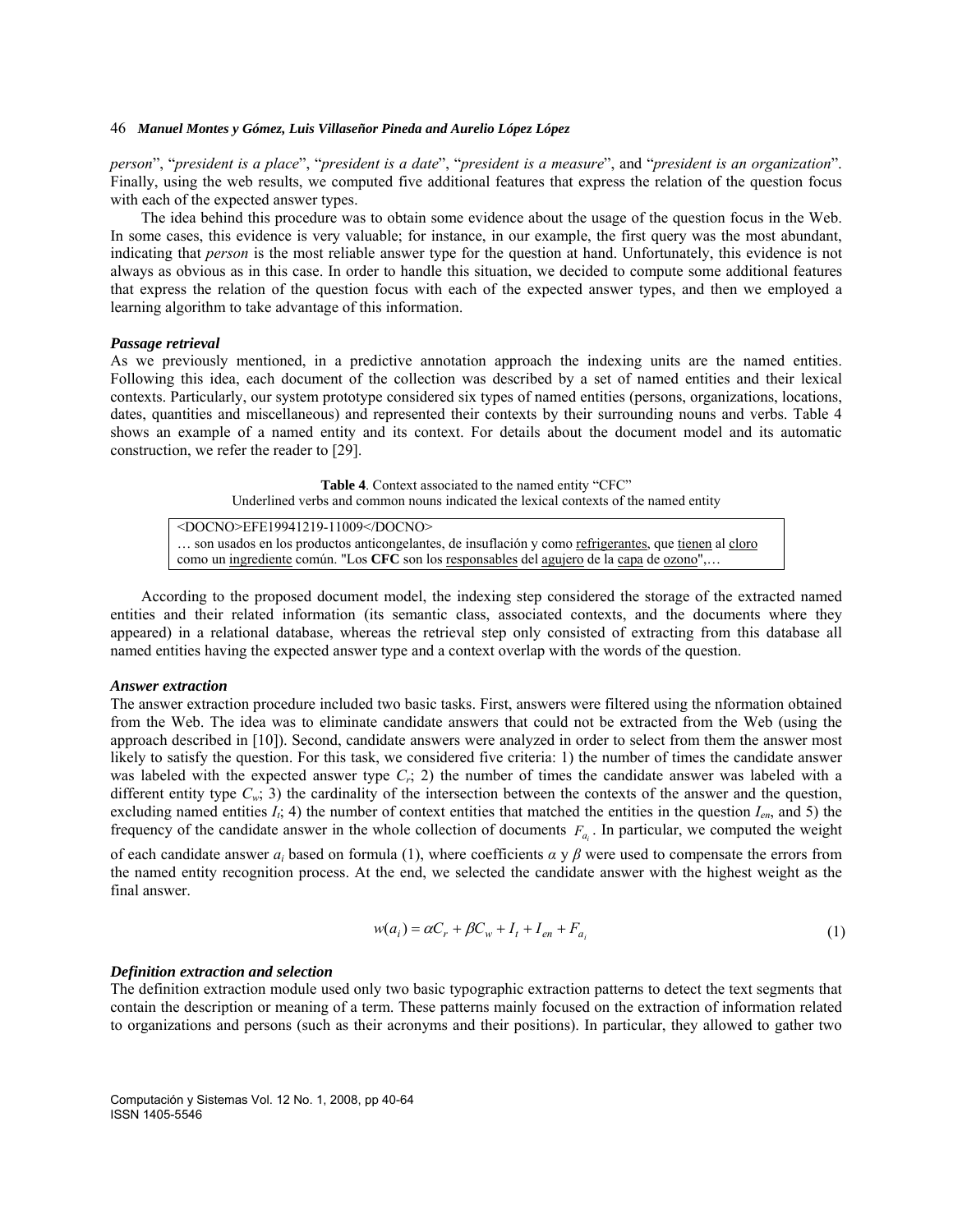definition catalogs: a list of acronym-description pairs, and a list of person-description pairs. In order to extract the acronym-description pairs, we used an extraction pattern based on the use of parentheses.

$$
w_1
$$
 $\leq$   $\leq$   $\leq$   $w_1$   $\leq$   $w_2$ 

In this pattern,  $w_1$  is a lowercase word,  $\leq$  *description*> is a sequence of words starting with an uppercase letter (that can also include some stopwords), and <*acronym*> indicates a single word also starting with an uppercase letter. By means of this pattern, we could identify pairs like [*PARM* – *Partido Auténtico de la Revolución Mexicana*]. In particular, this pair was caught from the following passage:

*"…el Partido Auténtico de la Revolución Mexicana (PARM) nombró hoy, sábado, a Álvaro Pérez Treviño candidato presidencial de ese organismo …"* 

In contrast, the extraction of person-description pairs was guided by the occurrence of a special kind of appositive phrases. This information was encapsulated in the following extraction pattern.

### *W*<sup>1</sup> *w*2 <*description*> , <*person*> ,

Where  $w_1$  represents any word, except by a preposition,  $w_2$  is a determiner,  $\leq$  *description* $>$  is a free sequence of words, and  $\leq$ *person*> indicates a sequence of words starting with an uppercase letter or being in the stopword list. Applying this extraction pattern over the passage below, we could find the pair [*Andrew Lack - presidente del departamento de noticias de la cadena NBC*].

*"… tanto es así, que el presidente del departamento de noticias de la cadena NBC, Andrew Lack, confesó en una entrevista …".* 

Once collected both catalogs, they were used by the definition selection module to extract the answer for a given question. That is, given a question, this module firstly identified the question target term, and then it extracted the first definition associated to this term from the catalogs.

### **4.1.3 Evaluation results**

In summary, our QA system evaluated at the Spanish QA@CLEF 2004 was based on a predictive annotation approach, where documents where indexed using the lexical context of their named entities. It also included a method for discriminating candidate answers. In particular, it considered merging evidence from two different sources: a ranked list of local candidate answers, and a set of candidate answers gathered from the Web.

Table 5 shows the evaluation results of our system. An analysis of its errors revealed some obvious disadvantages of this approach. On one hand, the predictive annotation greatly depends on the precisions of both the named entity recognition process, and the question classification module. The mistakes in these early stages produced an error cascade that affects the final answer accuracy. As a fact, from the 200 test questions, our question classification method could only assign the correct answer type to 157 questions, which represent a precision of 78.5%. On the other hand, we noticed that the used contexts were not relevant for several entities. In this line, it is necessary to perform additional experiments in order to determine the most appropriate number and kind of elements for representing them. Specifically, it is important to evaluate the impact caused by using larger contexts, as well as considering other kind of elements, such as adjectives and adverbs.

**Table 5.** Results of our system at QA@CLEF 2004

|                   | No. questions Right |    | Accuracy |
|-------------------|---------------------|----|----------|
| <b>Definition</b> | 20                  | 10 | 50.0%    |
| Factoid           | 180                 | 35 | $19.4\%$ |
| <b>TOTAL</b>      | 200                 | 45 | 22.5%    |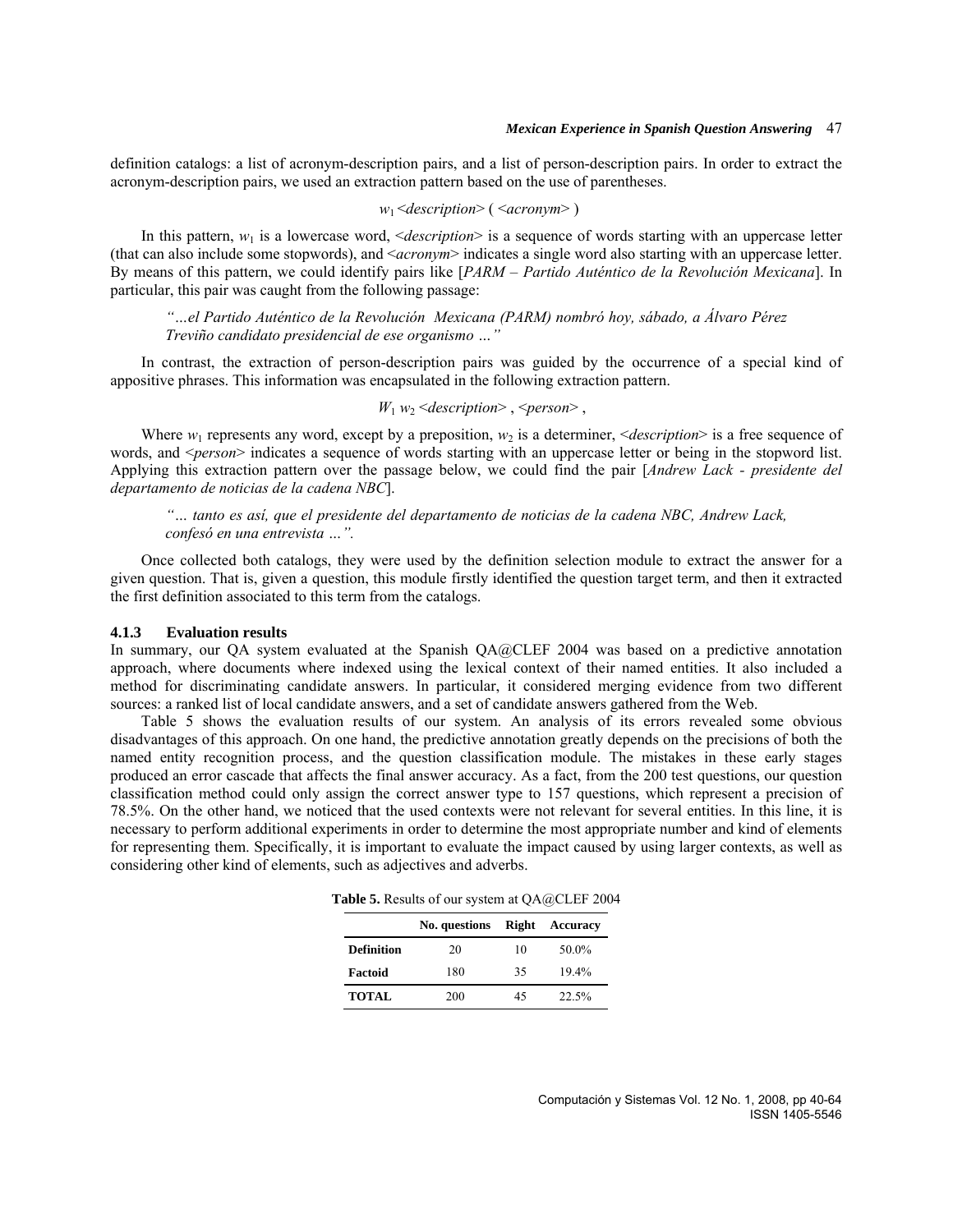#### **4.2 CLEF 2005**

Based on the lessons learned from the previous evaluation exercise, this year we explored two different ideas for answering factoid questions: one of them extended our 2004 work and the other started our experimentation on a full data-driven approach. In consequence, the LabTL evaluated two different QA systems at Spanish QA@CLEF 2005. Both systems used the same passage retrieval method as well as the same module for answering definition questions. The following subsections describe the main elements from both systems.

### **4.2.1 System 1: A named entity centered approach**

This system continued our previous year work in the following points: (i) the approach was centered in the analysis of lexical contexts related| to each named entity, and (ii) the information used to discriminate candidate answers relied on a shallow NLP processing (POS and named entities tagging) and some statistical factors. Nevertheless, because of the enormous dependence of the predictive annotation approach upon the named entity recognition process, for this year we decided to include a passage retrieval system. That is, given a question, we first retrieved a set of relevant passages; then, we –exclusively– analyzed the retrieved passages in order to identify their named entities (i.e., candidate answers); and finally, we compared the question against the lexical context of each candidate answer and selected as final answer that with the highest similarity.

In addition, with the aim of reducing the errors caused by wrong named entity and question classifications, we also decided to generalize the types of named entities. Mainly, we only considered three basic named entity types: date, quantity and proper name.

Finally, it is important to mention that we also eliminated the dependence of our method to external information sources. In particular, we discarded the use of web information for the answer discrimination process.

A complete description of the system can be found in [30].

### **4.2.1.1 System components**

### *Question Processing*

Previous year experiments exposed us the problems for building a robust method for question classification, and also revealed the great impact of its errors over the final answer accuracy. In order to improve the performance of this module we made the following simplifications: (i) we only considered three basic answer types (date, quantity and name); and (ii) we implemented it by means of a set of lexical patterns instead of by a machine learning approach.

#### *Passage retrieval*

The passage retrieval (PR) method used this year (in both systems) was specially suited for the QA task [20]. It allowed retrieving the passages with the highest probability to contain the answer, instead of simply producing the passages sharing a subset of words with the question. This method works as follows:

Given a user question, the PR method finds the passages with the relevant terms (non-stop words) using a classical information retrieval technique based on the vector space model. Then, it measures the similarity between the *n*-gram sets of the passages and the user question in order to obtain new weights for the passages. The weight of a passage is related to the largest *n*-gram structure of the question that can be found in such passage. The larger the *n*gram structure, the higher the weight of the passage. Finally, it returns the passages with the new weights. The similarity between a passage *d* and a question *q* is defined by (2).

$$
sim(d,q) = \frac{\sum_{j=1}^{n} \sum_{\forall x \in Q_j} h(x(j), D_j)}{\sum_{j=1}^{n} \sum_{\forall x \in Q_j} h(x(j), Q_j)}
$$
(2)

Where  $\sin(\theta, q)$  is a function which measures the similarity of the set of *n*-grams of the question *q* with the set of *n*-grams of the passage *d*.  $Q_i$  is the set of *j*-grams that are generated from the question *q* and  $D_i$  is the set of *j*-grams of the passage *d*. That is,  $Q_1$  will contain the question unigrams whereas  $D_1$  will contain the passage unigrams,  $Q_2$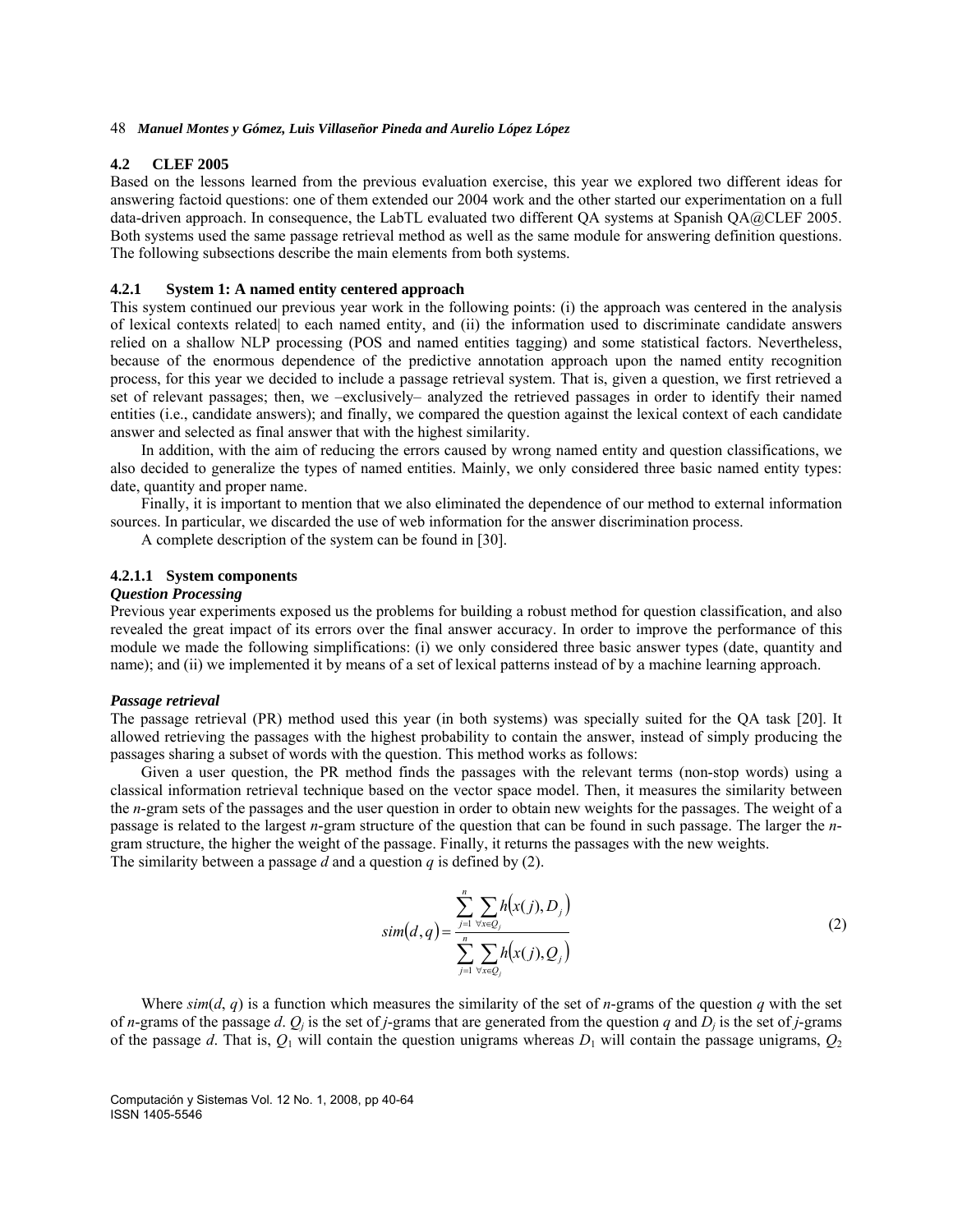and  $D_2$  will contain the question and passage bigrams respectively, and so on up to  $Q_n$  and  $D_n$ . In both cases, *n* is the number of question terms.

The result of (2) is 1 if the longest *n*-gram of the question is found in the set of passage *n*-grams. The function  $h(x(i), D_i)$  measures the relevance of the *j*-gram  $x(i)$  with respect to the set of passage *j*-grams, while the function  $h(x(j), Q_i)$  is a factor of normalization<sup>[7](#page-9-0)</sup>. The function *h* assigns a weight to every question *n*-gram as defined in (3).

$$
h(x(j), D_j) = \begin{cases} \sum_{k=1}^{n} w_{\hat{x}_k(1)} & \text{if } x(j) \in D_j \\ 0 & \text{otherwise} \end{cases}
$$
 (3)

Where the notation  $\hat{x}_k$  (1) indicates the *k*-th unigram included in the *j*-gram *x*, and  $w_{\hat{x}_k(1)}$  specifies the associated weight to this unigram. This weight gives an incentive to the terms –unigrams– that appear rarely in the document collection. Moreover, this weight should also discriminate the relevant terms against those (e.g. stop words) which often occur in the document collection. The weight of a unigram is calculated by (4):

$$
w_{x_k(1)} = 1 - \frac{\log(n_{x_k(1)})}{1 + \log(N)}\tag{4}
$$

Where  $n_{s_k(1)}$  is the number of passages containing the unigram  $\hat{x}_k(1)$ , and *N* is the total number of passages in

the collection. We assume that the stop words occur in every passage (i.e., *n* takes the value of *N*). For instance, if the term appears once in the passage collection, its weight will be 1 (the maximum weight), whereas if the term is a stop word, then its weight will be the lowest.

#### *Answer extraction*

In order to achieve the answer extraction, the retrieved passages were represented in the same way that in our previous year work, that is, each passage was modeled by a set of named entities and their contexts (i. e., the nouns and verbs around the named entity). However, this year we used an improved formula for evaluating the relevance of contexts. We computed the weight for each candidate answer (named entity) based on coefficient (5). In this case, the candidate answer  $a_i$  having the highest weight was selected as the final answer.

$$
w_{lex}(a_i) = \frac{t_q}{4} \times \left( \frac{|NE_q \cap NE_{a_i}|}{|NE_q|} + \frac{|C_q \cap C_{a_i}|}{|C_q|} + \frac{F_{a_i}(p_i)}{F_{a_i}(P)} + \left(1 - \frac{i}{k - 1}\right) \right) \tag{5}
$$

Where  $w_{lex}(a_i)$  is the assigned weight for the candidate answer  $a_i$ ;  $t_q$  is 1 if the semantic class of the candidate answer is the same that the that of the question, and 0 in other case;  $NE<sub>q</sub>$  is the set of named entities in the question and  $NE_{a_i}$  is the set of named entities in the context of the candidate answer;  $C_q$  is the question context and  $C_{a_i}$  is the candidate answer context;  $F_{a_i}(p_i)$  is the frequency of occurrence of the candidate answer  $a_i$  in the passage  $p_i$ ;  $F_{a_i}(P)$  is the frequency of occurrence of the candidate answer  $a_i$  in the whole set of retrieved passages; and  $1-\frac{i}{k-1}$ is an inverse relation for passage ranking. In this case,  $i = 1..k$ ; *k* indicates the number of passages produced by JIRS.

#### *Definition extraction and selection*

 $\overline{\phantom{a}}$ 

For answering definition questions our system used an improved version of the pattern matching algorithm applied in 2004. In the same way, there were built two definition catalogs: person-description and acronym-description.

<span id="page-9-0"></span><sup>&</sup>lt;sup>7</sup> We introduced the notation  $x(n)$  for the sake of simplicity. In this case  $x(n)$  indicates the *n*-gram *x* of size *n*.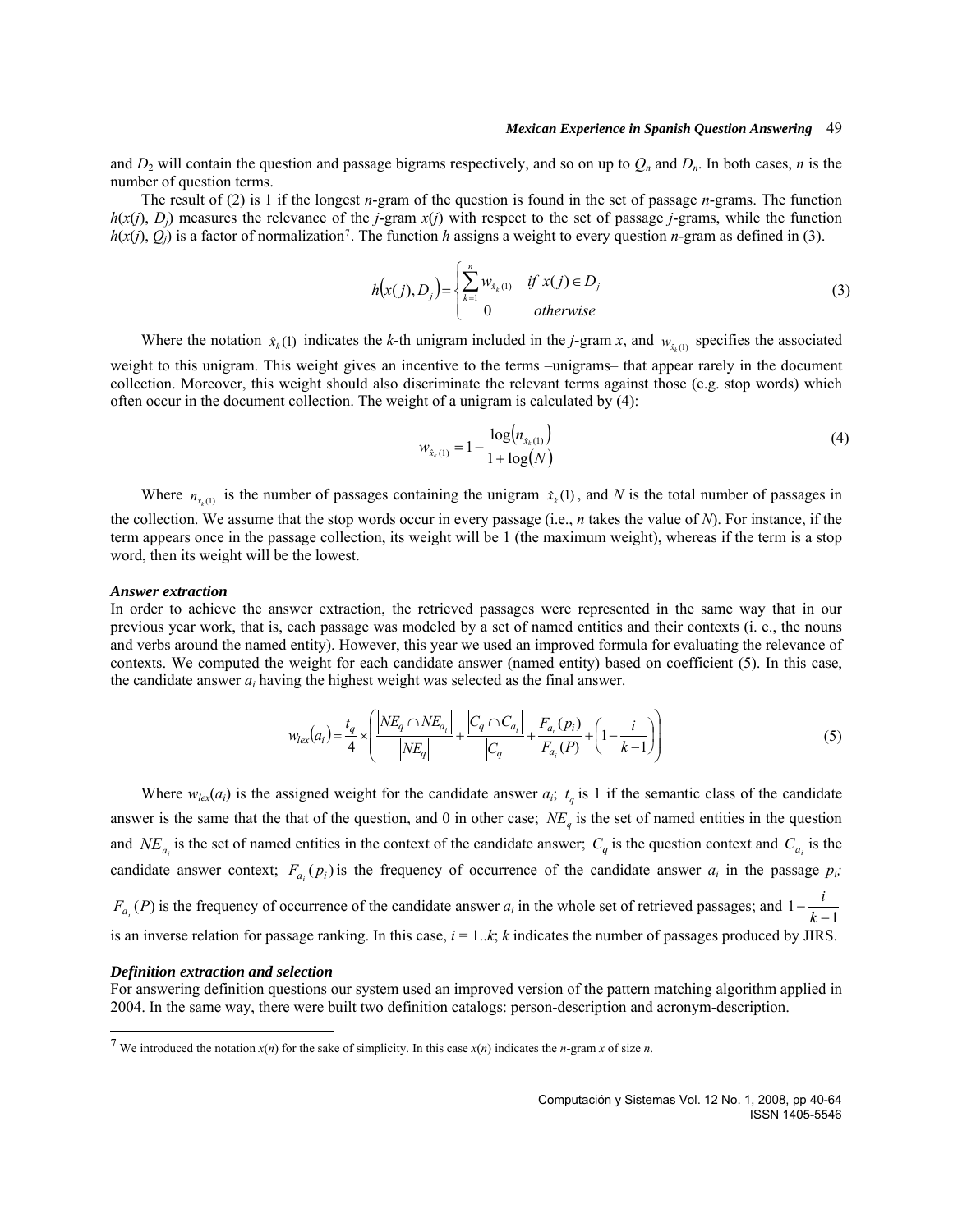As noticed in the previous year experiment, the main quality of the used extraction patterns was their generality. However, this generality caused the patterns to extract often non relevant information, i.e., information that does not indicate a relation acronym-description or person-description. Given that the catalogs contained a mixture of correct and incorrect relation pairs, it was necessary to do an additional process in order to select the most probable answer for a given definition question. The proposed approach was supported on the idea that, on one hand, the correct information is more abundant than the incorrect, and on the other hand, that the correct information is redundant. Thus, the process of definition selection was based on the following criterion: "the most frequent definition in the catalog has the highest probability to be the correct answer". In the case that two or more definitions have the same frequency, we decided by choosing the longest one, since this points to selecting the more specific definition, and therefore, the more pertinent answer.

The following example illustrates the process of answer selection. Given the question "*Who is Félix Ormazabal?*", and assuming that the definition catalog contains the records showed below. Then, our system would select the description "*diputado general de Alava*" as the most probable answer. This decision would be based on the fact that this answer is the more frequent description related to *Félix Ormazabal* in the catalog.

*Félix Ormazabal: Joseba Egibar: Félix Ormazabal: diputación de este territorio: Félix Ormazabal: presidente del PNV de Alava y candidato a diputado general: Félix Ormazabal: diputado de Alava Félix Ormazabal: través de su presidente en Alava Félix Ormazabal: diputado general de Alava Félix Ormazabal: diputado general de Alava* 

### **4.2.1.2 Evaluation results**

Table 6 shows the evaluation results of this system. The achieved results improved our 2004 performance by over 10% on factoid questions and over 30% on definition questions. Moreover, this approach was able to answer over 30% of temporally-restricted factoid questions without additions or modifications to the proposed approach. In addition, this system obtained the best overall results for this year (refer Table 2 in section 3).

|                   | No. questions | Right | Accuracy |
|-------------------|---------------|-------|----------|
| <b>Definition</b> | 50            | 40    | 80.0%    |
| Factoid           | 150           | 44    | 29.3%    |
| <b>TOTAL</b>      | 200           | 84    | $42.0\%$ |

**Table 6.** Results of system 1 at QA@CLEF 2005

As we previously mentioned, this first system was similar to the one used in 2004. An analysis of the preceding system showed us that it was necessary to experiment with different values for the parameters involved in the answer extraction stage. In 2004, the system relied on a document model considering only four elements (nouns and verbs) for describing the context of candidate answers. In contrast, this year our system obtained the best results using contexts of 8 elements, and taking into account not only common nouns and verbs, but also named entities and adjectives. In addition, this system computed the weight of each candidate answer by an improved formula.

Despite the relevant obtained results, we believed that the proposed approach was near to its limits of accuracy. An analysis of results showed that this system was suited for questions with some stylistic characteristics whose answer was found in the near context of some reformulation of the question into the passages. Whereas, for other more elaborated factual questions, the system was unable to identify the right answer. In this direction, our conclusion was to include syntactic information in the next year prototype.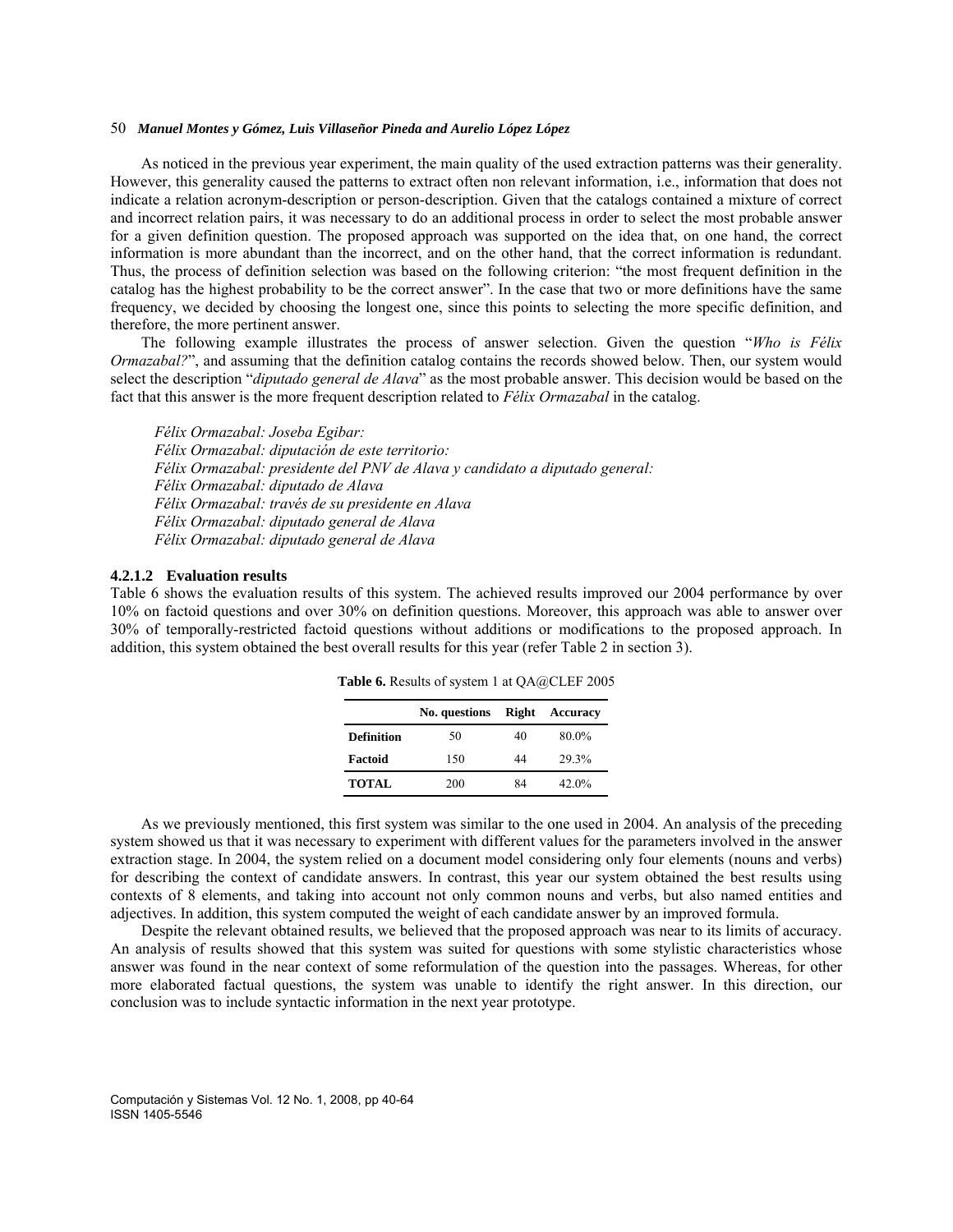### **4.2.2 System 2: Full data-driven QA**

The majority of QA systems use a variety of linguistic resources to help in understanding the questions and the documents. The most common linguistic resources include: part-of-speech taggers, parsers, named entity extractors, dictionaries, and WordNet. Despite the promising results of these approaches, they have three main inconveniences: (i) the construction of such linguistic resources is a very complex task; and (ii) these resources are highly specific to a language; and (iii) the performance of these tools is still far from being perfect, especially for languages other than English.

The second system that we designed for the QA@CLEF 2005 was based on a full data-driven approach [6]. This system required minimum knowledge about the lexicon and the syntax of the specified language. Mainly, it was supported on the idea that the questions and their answers are commonly expressed using the same set of words, and therefore, it simply used a lexical pattern matching method to identify relevant document passages and to extract the candidate answers (for a complete description of the system refer to [27]).

Data-drive systems, such as the proposed, have the advantage to be easily adapted to several different languages, in particular to moderately inflected languages such as Spanish, English, Italian, and French. Unfortunately, this generality has its price. To obtain a good performance, the systems require a redundant target collection, that is, a collection in which the question answers occur repeatedly. On one hand, this redundancy increases the probability of finding a passage containing a simple lexical matching between the question and the answer. On the other hand, it enhances the answer extraction, since correct answers tend to be more frequent than incorrect responses.

### **4.2.2.1 System components**

This second system only differs from the other in the way it performed the answer extraction for factoid questions, where it did not use any Spanish linguistic resource (e.g. a POS tagger or a lemmatizer). The rest of the modules, which did not rely on linguistic resources, were the same for both systems. Hence, this section exclusively details the answer extraction method, whereas the rest of modules are described in section 4.2.1.1.

#### *Answer Extraction*

This component aimed to determine the best answer for a given factoid question. In order to do that, it first selected a small set of candidate answers, and then, it picked the final unique answer taking into consideration the occurrences of the candidate answers in the retrieved passages. This method is based on the assumption that the retrieved passages are relevant, and therefore, that the correct answer will appear several times. However, this repetition could be inexact. For instance, if the answer is a date, one passage may contain the complete date whereas other only a fragment (e.g., only the year). In order to deal with this situation, our method compensated the frequency of fragmented answers by taking into consideration the frequency of the whole answer. The algorithm applied to calculate this compensated frequency for each candidate answer from the given set of relevant passages is described below. For more detail refer to [10].

- 1. Extract all the unigrams that satisfy a given typographic criteria. These criteria depend on the type of expected answer. For instance, if the expected answer is a named entity, then we select the unigrams starting with an uppercase letter. But if the expected answer is a quantity, then we select the unigrams expressing numbers.
- 2. Determine all the *n*-grams assembled from the selected unigrams. These *n*-grams can only contain the selected unigrams and some stop words.
- 3. Rank the *n*-grams based on their compensated frequency. The compensated frequency of the *n*-gram *x*(*n*) is computed as follows:

$$
F_{x(n)} = \frac{1}{n} \sum_{i=1}^{n} \sum_{j=1}^{n-i+1} \frac{f_{\hat{x}_j(i)}}{\sum_{\forall y \in G_i} f_{y(i)}}
$$
(6)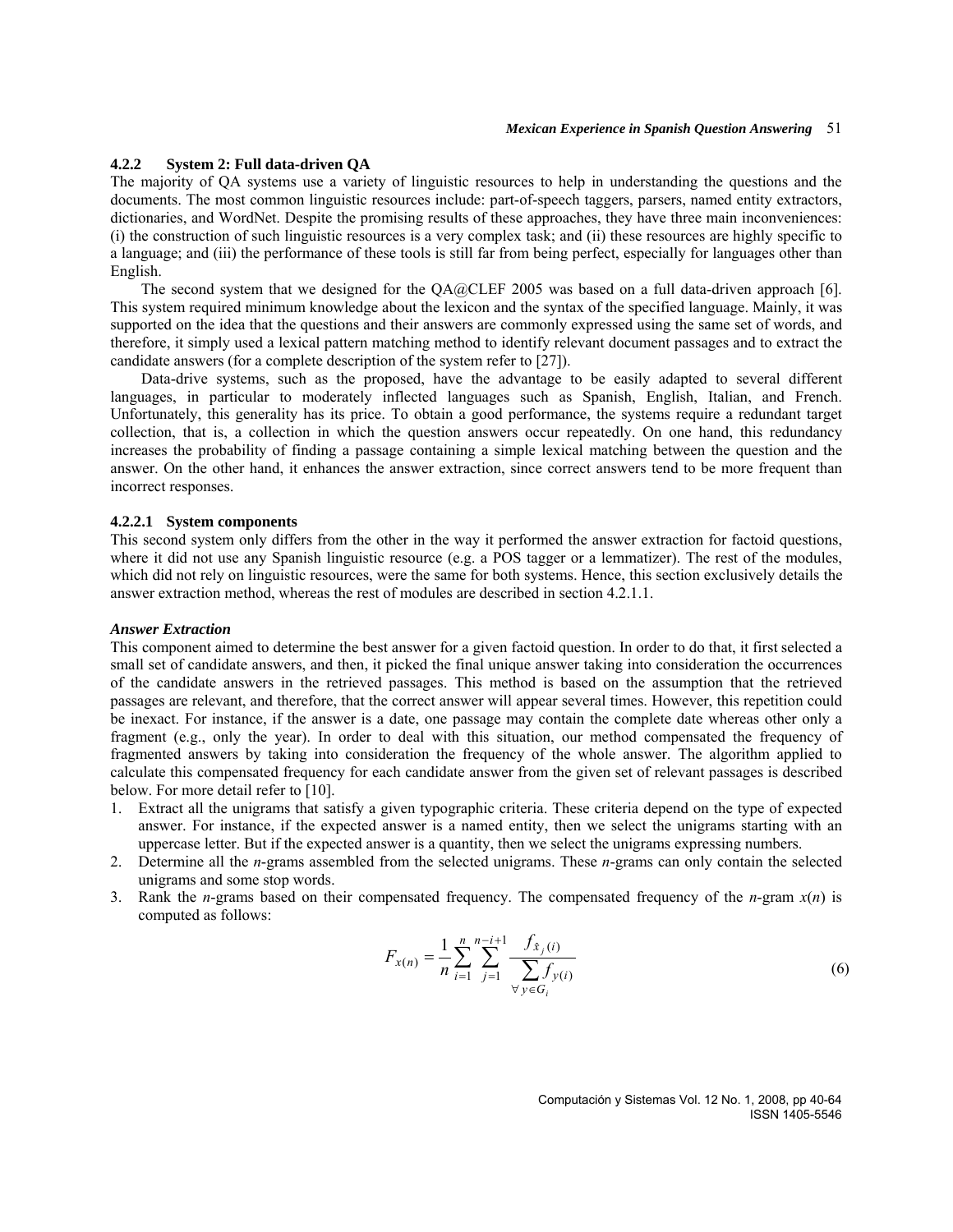where  $G_i$  indicates the set of *i*-grams,  $y(i)$  represents the *i*-gram  $y$ ,  $\hat{x}_j(i)$  is the *j*-th *i*-gram included in  $x(n)$ ,  $f_{m(i)}$ 

specifies the frequency of occurrence of the *i*-gram *m*, and  $F_{x(n)}$  indicates the compensated frequency of  $x(n)$ .

- 4. Select the top five *n*-grams as candidate answers.
- 5. Compute a ranking score for each candidate answer. This score is defined as the weight of the first retrieved passage (refer to formula 1) that contains the candidate answer.
- 6. Select as the final respond the candidate answer with the highest ranking score. In the case that two or more of the candidate answers have the same ranking score, then we select that with the highest compensated frequency.

### **4.2.2.2 Evaluation results**

Table 7 shows the results of our full data-driven QA system. Notice that they are almost the same than those of the best 2005 QA system (see Table 2). These results were surprising given that this method did not use any linguistic resource. We believe this good performance was consequence of two conditions that were satisfied: a large document collection and a high redundancy of the answers.

|                   | No. questions | <b>Right</b> | Accuracy |
|-------------------|---------------|--------------|----------|
| <b>Definition</b> | 50            | 40           | 80.0%    |
| Factoid           | 150           | 42           | 28.0%    |
| <b>TOTAL</b>      | 200           | 82           | 41.0%    |

**Table 7**. Results of system 2 at QA@CLEF 2005

As we mentioned in previous sections, the definition catalogs were built using a quite naïve approach, and therefore they were incomplete and included several erroneous registers. Nonetheless, the achieved results (80%) indicated that they constituted a valuable information repository for answering definition questions.

It is also important to mention that we performed a series of experiments on Spanish, Italian and French in order to demonstrate the potential and portability of our system [27]. The results of such experiments confirmed the language independence of our system (it achieved the best result in Italian and the second best in French at QA@CLEF 2005). However, they also revealed that the method for answering factoid questions greatly depends on the redundancy of the answers in the target collection.

## **4.3 CLEF 2006**

The participation of the LabTL in the Spanish QA@CLEF 2006 task once again involved two different systems. These systems extended the ideas explored in 2005 for answering factoid questions. In particular, the first system tested a new context representation based on the use of syntactic information. Its purpose was to enhance the answer extraction process. On the other hand, the second system applied a machine learning approach that facilitated the usage of a higher number of features for answer extraction. Both systems included the same component for answering definition questions. This last component improved our previous year work by applying extraction patterns that were automatically discovered, rather than manually defined. For question classification and passage retrieval, we used the same components than previous year (refer to section 4.2.1). The following sections describe the main modules of both systems.

### **4.3.1 System 1: Using syntactic features in QA**

The analysis of previous year results indicated that different candidate answers could have equally relevant lexical contexts. This observation motivated us for searching richer context representations as well as robust weighting functions. In particular, we incorporated the following new elements to our system: (i) a syntactic parser based on dependency grammars for offline processing of the document collection, (ii) a shallow technique for weighting the question terms that have a syntactic dependency to one candidate answer within a relevant passage (aka term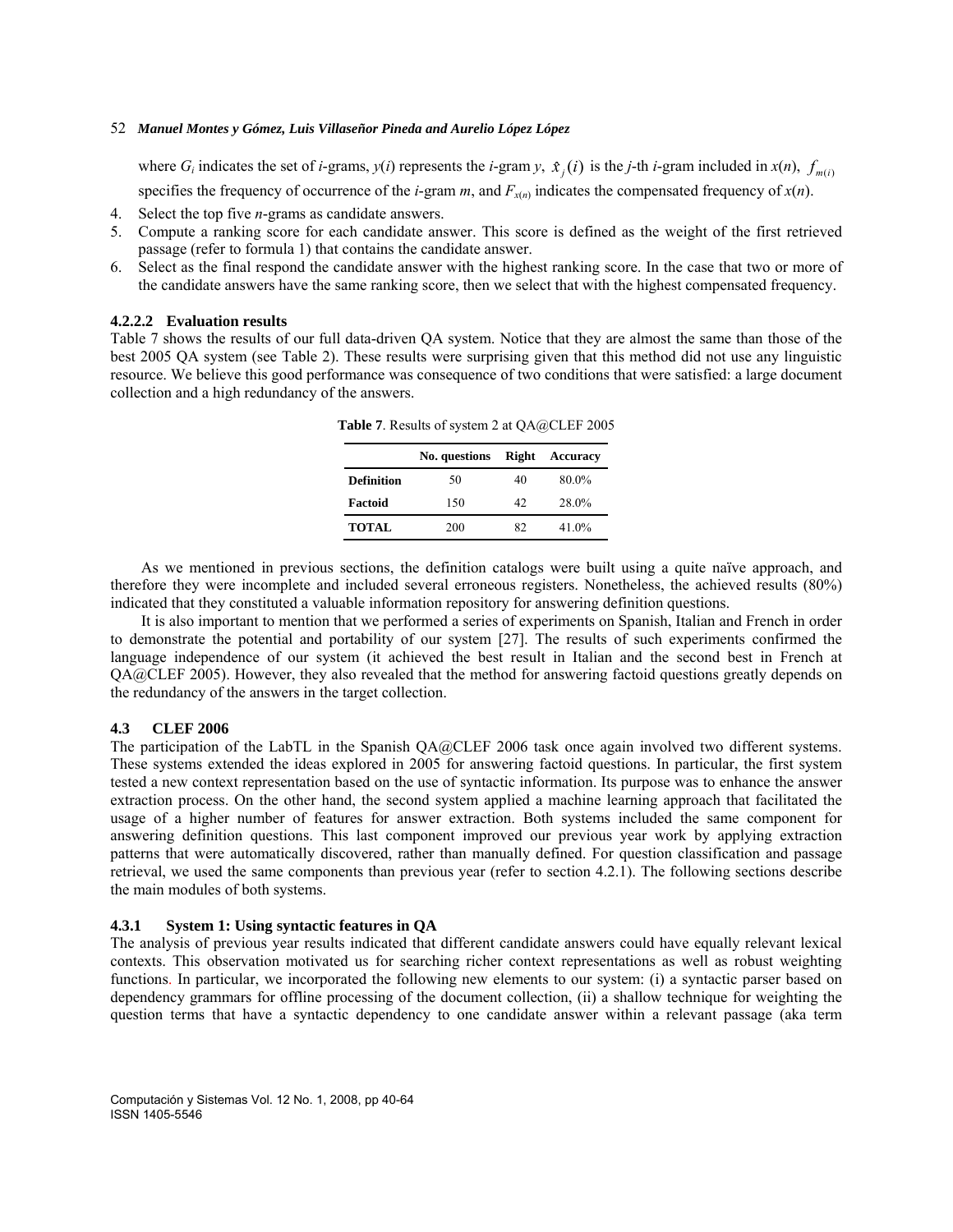density), and (iii) a linear combination for merging the term density of each candidate answer with the weights gathered in the previous steps to obtain its final weight.

This analysis also indicated that other important disadvantage of our previous year system was the manual definition of the extraction patterns, and consequently, the application of a very small number of such patterns for answering definition questions. Because of this disadvantage, we decided to generalize the treatment of definition questions by applying an automatic process for pattern discovery. The main purpose of this new process was to discover a greater number as well as a major diversity of answer extraction patterns.

The following subsection describes the details of the new modules of this system. A complete description of them can be found in [31].

#### **4.3.1.1 System components**

### *Answer Extraction*

In order to improve the precision at the answer selection step, we experimented with the inclusion of a shallow approach based on the use of some syntactic features. There have been different approaches that use syntactic information for QA. Some of them have tried to find a direct similarity between the question and the answer structures. This kind of similarity is commonly supported by a set of syntactic patterns which are expected to match the answers. Some systems that applied this approach are described in [5, 34, 4]. Other proposals, as that presented by Tanev [36], have applied transformations to the syntactic tree of the question in order to approximate it to the trees of the relevant passages.

Despite the degree of effectiveness of those approaches, their principal drawback came up when the parsing was deficient. In order to cope with these deficiencies, we proposed a straightforward metric to weight candidate answers in accordance with its closeness to the question terms. Following we briefly describe the procedure to measure the syntactic density of a candidate answer in a passage.

Given a question  $Q = \{q_1, ..., q_n\}$  and a candidate answer  $a_i$  immersed in a passage  $p = \{w_1, ..., w_k\}$ , we first constructed the dependency tree of the passage  $p$ , denoted as  $T_p$ . This tree could be represented by several sub-trees, since a passage can be formed by several sentences or could not be analyzed entirely. Then, we selected the sub-tree *t*  $\in T_p$  that contains the candidate answer (we used the notation  $\lt w, t \gt$  to indicate that the term *w* is part of the tree *t*). In this case, this sub-tree is defined as the context of the candidate answer  $a_i$ . Finally, we computed the syntactic density of  $a_i$  in  $t$  according to formula (7).

$$
w_{syn}(a_i) = \frac{1}{n} \sum_{\forall q_i \in Q} f(q_i),
$$
  

$$
f(q_i) = \begin{cases} 1 & \text{if } \langle q_i, t \rangle \\ 0 & \text{other case} \end{cases}
$$
 (7)

Due to the deficiencies on the construction of the dependency trees, we decided to combine all available information about a candidate answer  $a_i$  into one single measure. This way, the final weight of the *i*-th candidate answer,  $w(a_i)$ , was determined by combining its lexical and syntactic weights as follows:

$$
w(a_i) = \alpha w_{lex}(a_i) + \beta w_{syn}(a_i)
$$
\n(8)

Where  $w_{\text{lex}}(a_i)$  expresses the lexical weight of  $a_i$  (refer to Formula 5) and  $w_{syn}(a_i)$  indicates its syntactic density. In this formula, coefficients  $\alpha$  and  $\beta$  were experimentally defined to 1/3 and 2/3 respectively. In this way, the syntactic weight had a higher relevance.

#### *Answering definition questions*

Our previous method for answering definition questions was very precise; however, due to the application of a very small number of extraction patterns, it showed a low recall rate. That is, it could not respond to all definition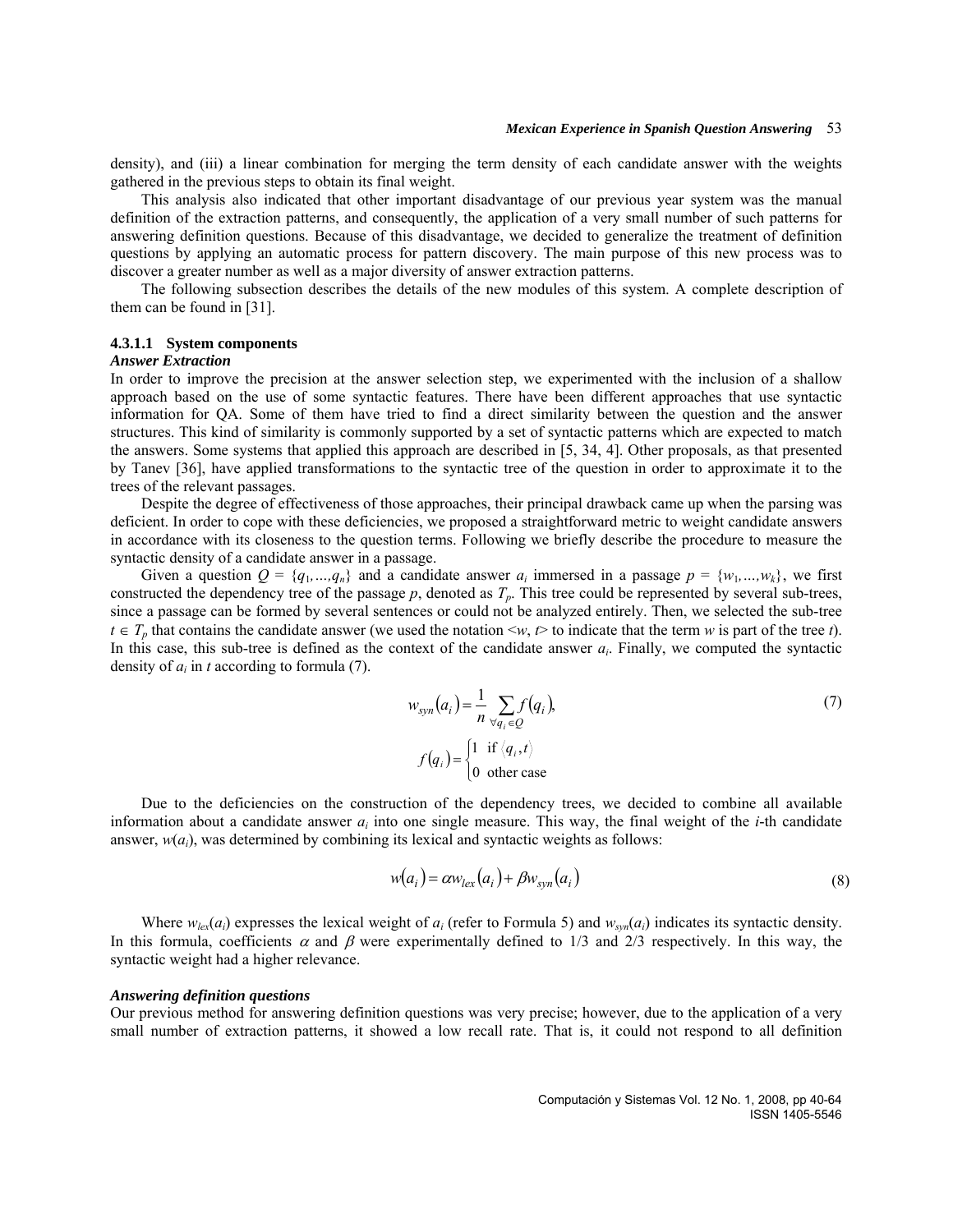questions. In order to tackle this situation, in 2006 we applied an automatic process for discovering answer extraction patterns. In particular, our new method for answering definition questions<sup>[8](#page-14-0)</sup> consisted of three main modules: a module for the discovery of extraction patterns, a module for the construction of a general definition catalog, and a module for the extraction of the candidate answer. The following sections describe in detail these modules.

This method was specially suited for answering definition questions as specified in the CLEF. That is, questions asking for the position of a person, e.g., *Who is Vicente Fox?*, and for the description of an acronym, e.g., *What is the CERN?*. Nevertheless, it is important to mention that this method was general enough to be applied to other kind of definition questions such as "*What is quinoa?*".

It is also important to point out that the processes of pattern discovery and catalog construction were done offline, whereas the answer extraction was done online. The proposed method did not consider any module for document or passage retrieval.

### *Pattern Discovery*

The module for pattern discovery used a small set of concept-description pairs to collect from the Web an extended set of definition instances. Then, it applied a text mining method on the collected instances in order to discover a set of definition surface patterns.



**Fig. 2**. Data flow in the pattern discovery process

Figure 2 illustrates the information processing through the pattern discovery process. The idea was to obtain several surface definition patterns starting up with a small set of concept-description example pairs. First, using a small set of concept description seeds, for instance, "*Wolfgang Clement* – *German Federal Minister of Economics and Labor*" and "*Vicente Fox* – *President of Mexico*", we obtained a set of definition instances. One example of these instances was "*…meeting between the Cuban leader and the president of Mexico, Vicente Fox.*". Then, the instances were normalized, and finally a sequence-mining algorithm was used to obtain some lexical patterns highly

 $\overline{\phantom{a}}$ 

<span id="page-14-0"></span><sup>8</sup> This method was an adaptation of that previously proposed in [11].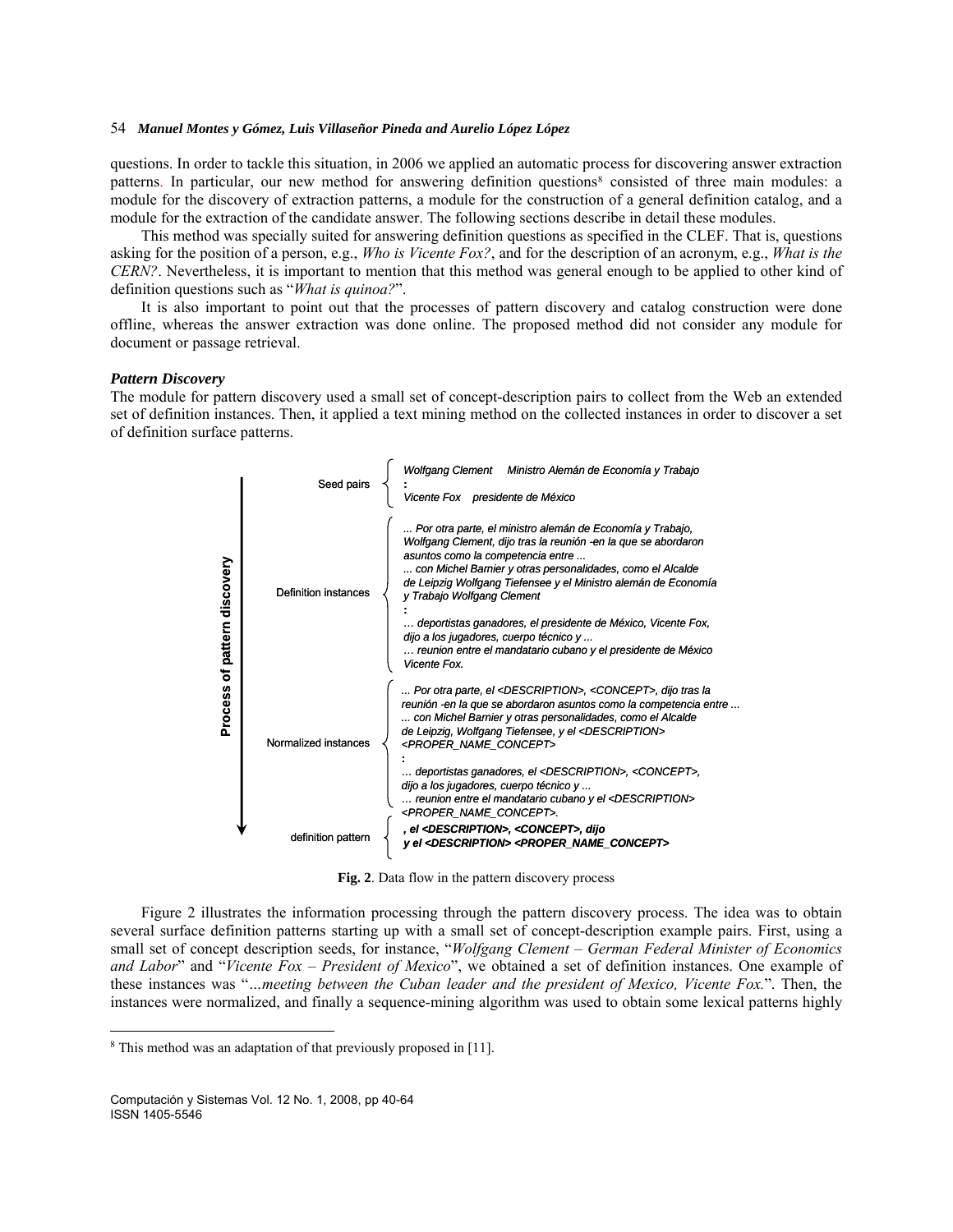related to concept definitions. Figure 2 shows two example patterns: "*, the <DESCRIPTION>, <CONCEPT>, says*" and "*the <DESCRIPTION> <CONCEPT>*". Notice that the discovered patterns included words, punctuation marks as well as proper name tags as delimiting elements.

### *Catalog Construction*

In this module, the definition patterns discovered in the previous step (i.e., in the pattern discovery module) were applied on the target document collection. The result was a set of matched text segments that presumably contain a concept and its description. The definition catalog was created gathering all matched segments.

### *Answer Extraction*

Figure 3 shows the process of answer extraction for the question "*Who is Diego Armando Maradona?*". First, we obtained all descriptions associated to the requested concept. It is clear that there were erroneous or incomplete descriptions (e.g. "*Argentina soccer team*"). However, most of them contained a partially satisfactory explanation of the concept. Actually, we detected correct descriptions such as "*captain of the Argentine soccer team*" and "*Argentine star*". Then, a mining process allowed detecting a set of maximal frequent sequences. Each sequence was considered a candidate answer. In this case, we detected three sequences: "*argentine*", "*captain of the Argentine soccer team*" and "*overuse of Ephedrine by the star of the Argentine team*". Finally, the candidate answers were ranked based on the frequency of occurrence of its subsequences in the whole description set. In this way, we took advantage of the incomplete descriptions of the concept. The selected answer was "*captain of the Argentine national football soccer team*", since it was conformed from frequent subsequences such as "*captain of the*", "*soccer team*" and "*Argentine*".

|                                   | Question                                             | ¿quién es Diego Armando Maradona?                                                                                                                                                                                                                                                                                                                                                                                                                                                                                                                                                                                                                                                                                                          |
|-----------------------------------|------------------------------------------------------|--------------------------------------------------------------------------------------------------------------------------------------------------------------------------------------------------------------------------------------------------------------------------------------------------------------------------------------------------------------------------------------------------------------------------------------------------------------------------------------------------------------------------------------------------------------------------------------------------------------------------------------------------------------------------------------------------------------------------------------------|
| answer extraction<br>৳<br>Process | <b>Concept Descriptions</b><br>(25 occurrences)      | supuesto dopaje por consumo de efedrina de la estrella de la selección<br>argentina<br>nada agradable" la actitud del capitán de la selección Argentina<br>efedrina de la estrella de la selección argentina<br>la selección argentina de fútbol<br>capitán de la selección argentina<br>futbolista argentino<br>presunto dopaje por consumo de efedrina de la estrella de la selección<br>argentina<br>dirigente del club Bolívar Walter Zuleta anunció hoy la visita a La Paz del<br>capitánde la selección argentina de fútbol<br>la selección argentina de fútbol<br>capitán de la selección<br>equipo albiceleste<br>capitán de la selección argentina de fútbol<br>astro argentino<br>ex capitán de la selección argentina de fútbol |
|                                   | Candidate answers<br>(word sequences; $\sigma = 3$ ) | argentino<br>capitán de la selección argentina de fútbol<br>dopaje por consumo de efedrina de la estrella de la selección argentina                                                                                                                                                                                                                                                                                                                                                                                                                                                                                                                                                                                                        |
|                                   | Ranked answers                                       | 0.136 capitán de la selección argentina de fútbol<br>0.133 dopaje por consumo de efedrina de la estrella de la selección<br>argentina<br>0.018 Argentino                                                                                                                                                                                                                                                                                                                                                                                                                                                                                                                                                                                   |

**Fig. 3**. Data flow in the answer extraction process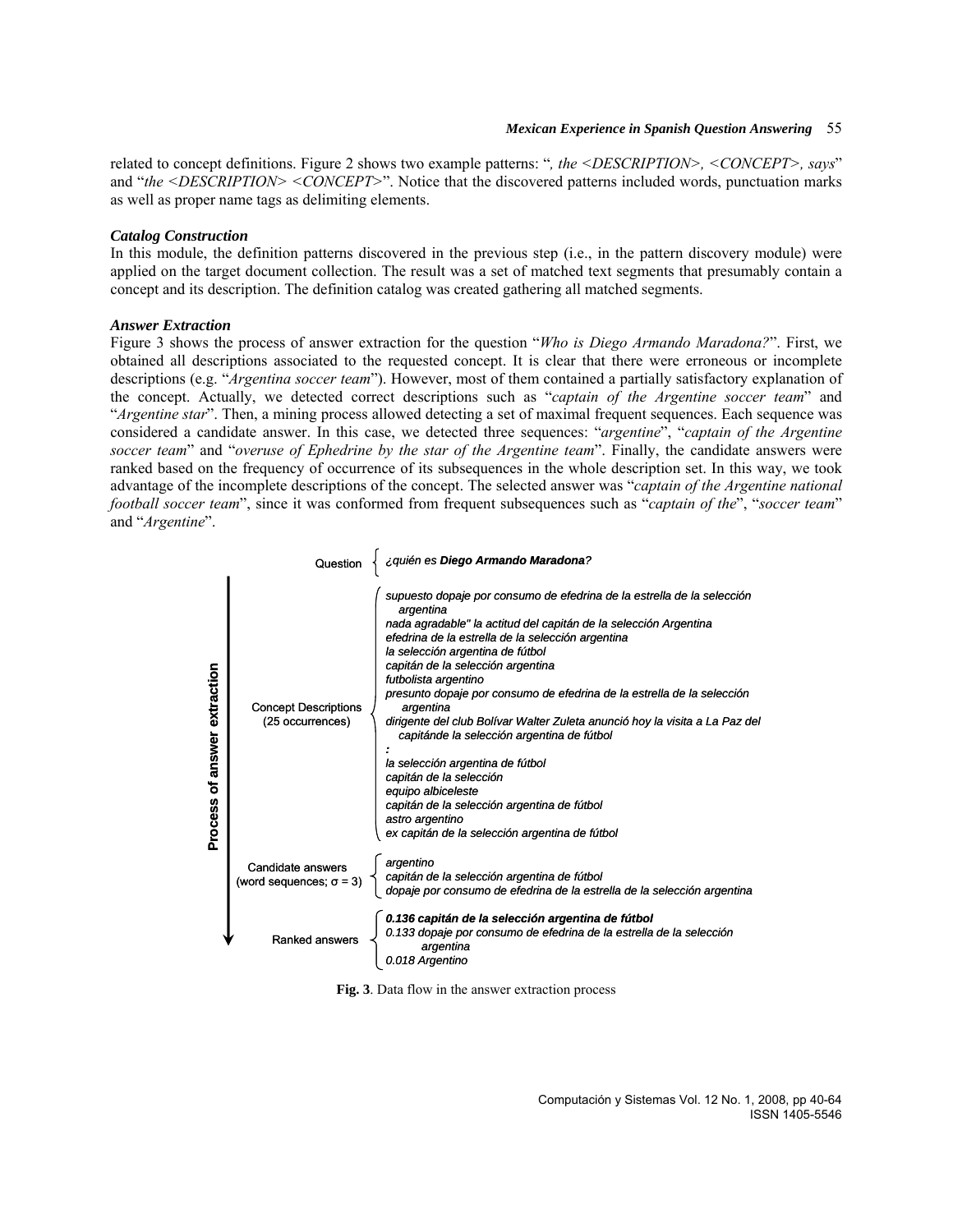#### **4.3.1.2 Evaluation results**

Table 8 shows the evaluation results of our system at QA@CLEF 2006. Despite the fact that our results (for factual questions) were only 2% better than previous year, we believe that the proposed approach could be a good starting point for the introduction of syntactic information into the answer selection process.

| <b>Table 8.</b> Results of system 1 at $QA@CLEF 2006$ |               |              |          |  |
|-------------------------------------------------------|---------------|--------------|----------|--|
|                                                       | No. questions | <b>Right</b> | Accuracy |  |
| <b>Definition</b>                                     | 42            | 35           | 83.3%    |  |
| Factoid                                               | 158           | 45           | 28.5%    |  |
| <b>TOTAL</b>                                          | 200           | 80           | 40.0%    |  |

In relation to the processing of definition questions, these results indicate that our new method was very pertinent (obtaining the best accuracy rate from all participants). Different from our previous year approach, that only used 2 general definition patterns, this year we could use a much bigger set of –particular– patterns, and consequently we could find descriptions for many more persons and organizations.

### **4.3.2 System 2: Supervised data-driven QA**

This second prototype also continued our previous year work (refer to section 4.2.2) by implementing a lexical full data-driven approach. However, it presented an important modification: it applied a supervised machine learning approach instead of a statistical method for answering factoid questions [22]. In particular, the use of machine learning allowed us considering a greater number of characteristics for building the answer extraction model.

Following, we describe the new answer extraction process; the module for answering definition questions is the same that the one described in section 4.3.1.1.

## **4.3.2.1 System components**

The answer extraction process was based on a supervised machine learning approach. It consisted of two main modules, one for attribute extraction and another for answer selection.

#### *Attribute extraction*

In a first step, the set of retrieved passages were processed with the aim of identifying all text fragments related to the expected answer type. This process was done using a set of regular expressions that allows identifying proper names, dates, and quantities. Each identified text fragment was considered a "candidate answer".

In a second step, the lexical context of each candidate answer was analyzed with the aim of constructing its formal representation. In particular, each candidate answer was represented by a set of 17 attributes, clustered in the following groups:

- 1. Attributes that describe the complexity of the question. For instance, the length of the question, the number of non-stop words, etc.
- 2. Attributes that measure the similarity between the context of the candidate answer and the given question. Basically, these attributes consider the number of common words, word lemmas, and named entities (proper names) between the context of the candidate answer and the question. They also take into consideration the density of the question words in the answer context.
- 3. Attributes that indicate the relevance of the candidate answer according to the set of retrieved passages. For instance, the relative position of passage that contains the candidate answer as well as the redundancy of the answer in the whole set of passages.

#### *Answer Selection*

This module calculated for each candidate answer its probability for being the correct answer. In order to do that, it first constructed a probabilistic answer extraction model from a given training corpus. It used the Naïve Bayes classifier [44] and the sets of questions and documents from previous CLEF campaigns for building this model.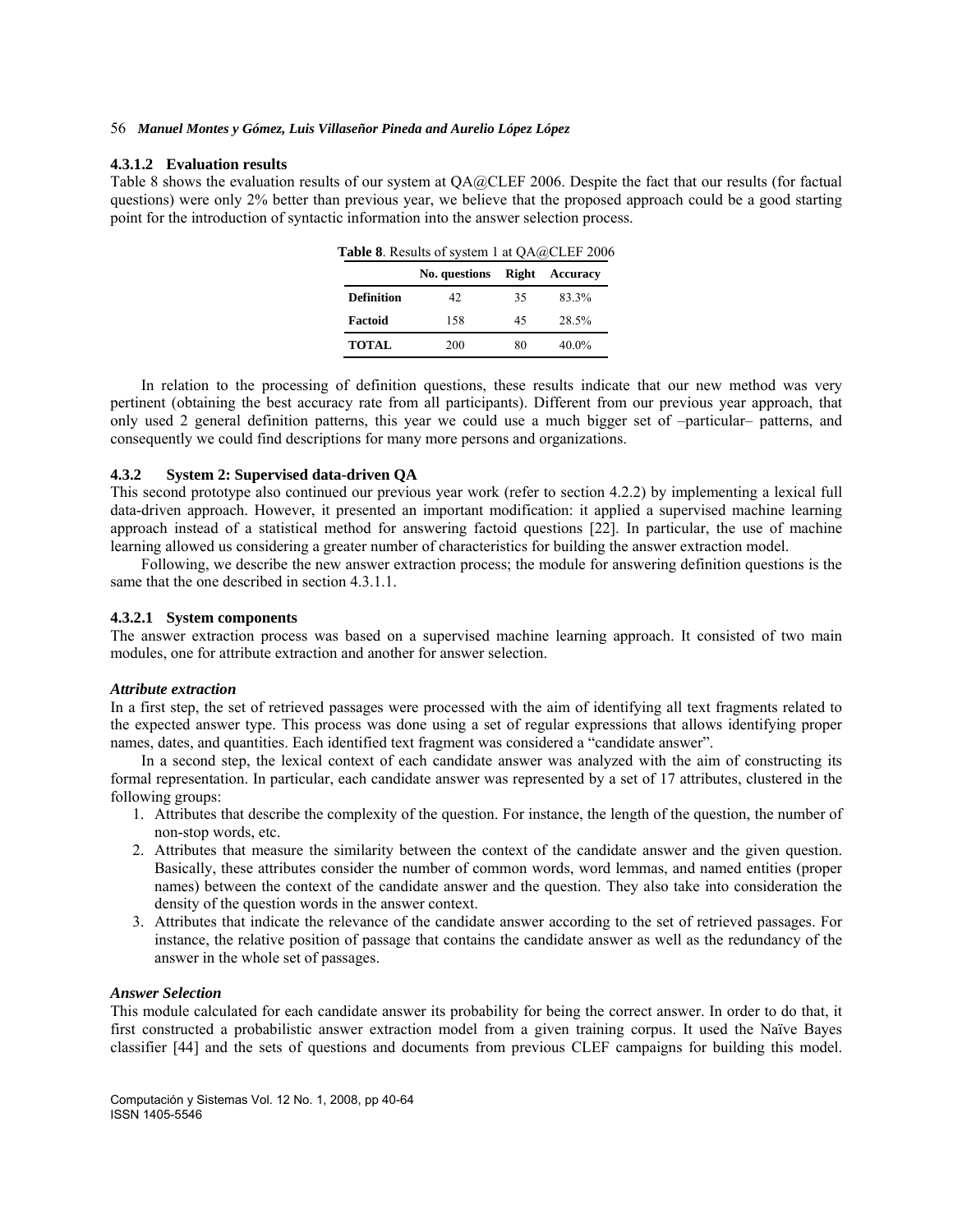Then, in a second step, it applied the resulting model to all candidate answers of a given question, and determined their probability of being a correct answer. Finally, it selected the answer with the greatest probability as the final response.

### **4.3.2.2 Evaluation results**

Table 9 shows the overall results corresponding to the evaluation of our full data-driven system. The system obtained excellent results. It went beyond the barrier of the 50% of accuracy and was 10-points over our previous year results (refer to section 4.2.2.2).

The method for answer extraction of factoid questions achieved good results; however, it had two significant disadvantages: (i) it required a lot of training data, and (ii) the detection of the candidate answers was not always (neither for all cases nor for all languages) an easy –high precision– task.

|                   | No. questions | Right | Accuracy |
|-------------------|---------------|-------|----------|
| <b>Definition</b> | 42            | 35    | 83.3%    |
| Factoid           | 158           | 67    | 42.4%    |
| <b>TOTAL</b>      | 200           | 102   | 51.0%    |

**Table 9.** Results of system 2 at QA@CLEF 2006

On the other hand, besides the outstanding results of our method for answering definition questions, it was surprising that it replied very exact answers most of the times. Nevertheless, it had the inconvenience of constructing an enormous definition catalog (1,772,918 for acronyms and 3,525,632 for persons descriptions) containing a huge quantity of incorrect/incomplete registers.

### **4.4 CLEF 2007**

For this year we decided to exclusively develop a full data-driven QA approach [37]. This decision was mainly supported on the fact that our knowledge-based approach was very sensible to the deficiencies of the syntactic parser, and therefore, it must be completely redesign. In addition, our full data-driven approach could be easily adapted to the new characteristics of the Spanish QA@CLEF 2007 evaluation data: the search collection was enlarged by the inclusion of Wikipedia pages, and there were also included some contextually-related questions, i.e., groups of related questions, where the first one indicates the focus of the group and the rest of them are somehow dependent from it.

### **4.4.1 System overview**

In 2007 we presented a straightforward QA approach that avoided using any kind of linguistic resource, and therefore, that could be –in theory– applied to answer questions in several languages. This system continued our work of 2006 (refer to section 4.3.2), but incorporated some new elements. The answer extraction module was the same from our previous year prototype; however, the passage retrieval module changed to deal with the new conditions of the evaluation. On the other hand, the definition extraction component took advantage of the structure of the document collection (Wikipedia, in this case) to easily locate definition phrases. The following subsections describe these modifications.

### **4.4.1.1 Passage retrieval**

This module aimed, as we previously mentioned, to obtain a set of relevant passages from all target document collections, in this particular case, the EFE news collection and the Spanish Wikipedia. It was primary based on a traditional Vector Space Model, but also incorporated a novel query expansion technique. This technique was mainly used to enhance the retrieval of information from Wikipedia: it allowed to deal with the low redundancy of the target collection by searching relevant information through related concepts.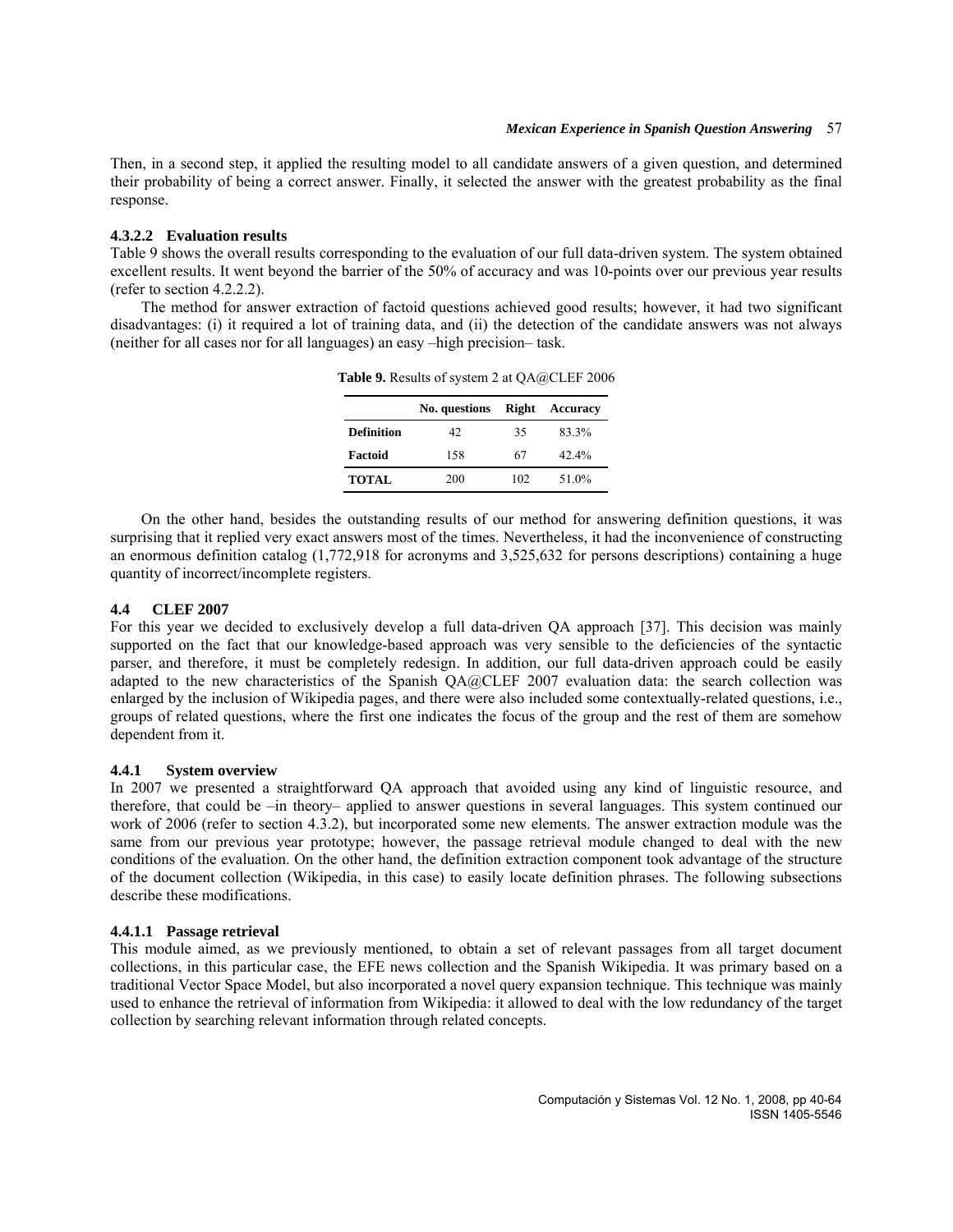The passage retrieval module considered four main processes: association rule mining, query generation, passage retrieval and passage integration. Following we describe each one of these processes.

#### *Association rule mining*

This process was done offline. Its purpose was to obtain all pairs of highly related concepts (i.e., named entities) from a given document collection. It considered that a concept A was related or associated to some other concept B (i.e.,  $A \rightarrow B$ ), if B occurred in  $\sigma$ % of the documents that contains A.

In order to discover all association rules satisfying a specified σ-threshold, this process applied the well-known Apriori algorithm [2]. Using this algorithm it was possible to discover association rules such as "*Churchill* → *Second World War*" and "*Ernesto Zedillo* → *Mexico*".

#### *Query generation*

This process used the discovered association rules to automatically expand the input question. Basically, it constructed four different queries from the original question. The first query was the set of keywords (for instance, the set of named entities) from the original question, whereas the other three queries expanded the first one by including some concepts associated with all keywords of the given question. For instance, given a question such as "*Who was the president of Mexico during the Second World War?*", this process generated the following four queries: (1) "*Mexico Second World War*", (2) "*Mexico Second World War 1945*", (3) "*Mexico Second World War United States*", and (4) "*Mexico Second World War Pearl Harbor*".

# *Passage integration*

The first step of this process consisted of recovering the largest number of relevant passages from the target document collections (EFE and Wikipedia). In order to do that, it retrieved passages using all generated queries<sup>[9](#page-18-0)</sup>. Later, it combined the retrieved passages into one single set. Its objective was to sort all passages in accordance with a homogeneous weighting scheme. The new weight of passages was calculated as follows:

$$
w_p = \frac{1}{n} \sum_{i=1}^n \left( \frac{1}{|G_i|} \sum_{y \in G_i} C(p, y) \right)
$$
 (9)

Where  $w_p$  is the new weight of passage  $p$ , *n* indicates the number of words of the reference question,  $G_i$  is the set of all n-grams of size *i* from the question, and  $C(p,y)$  is 1 if the question n-gram  $y$  occurs in the passage  $p$ , otherwise it is 0*.* This new weighting scheme favored those passages sharing the highest number of *n*-grams with the question.

### **4.4.1.2 Answering contextually-related questions**

As we previously mentioned, the 2007 evaluation included a new challenge: groups of related questions, where the first one indicates the focus of the group and the rest of them are somehow dependent on it. For instance, the pair of questions "*When was Amintore Fanfani born?*", and "*where was he born?*".

Our approach for answering this kind of questions was quite simple. It basically considered the enrichment of dependent questions by adding some keywords as well as the answer from the first (head) question. Our first idea was to resolve the anaphora and add the referent to all dependent questions. Nevertheless, given that it is impossible to assure a correct answer for the first question, we decided to add all possible elements to dependent questions, and in this way, increment the probabilities for their adequate treatment.

The process for answering a list of related questions was as follows:

- 1. Handle head questions as usual (refer to previous sections).
- 2. Extract the set of keywords (in our case, the set of named entities) from the head question. This process is done using a set of regular expressions.
- 3. Add to all dependent questions the set of keywords and the extracted answer from the head question.
- 4. Handle enriched dependent questions as usual (refer to previous sections).

 $\overline{\phantom{a}}$ 

<span id="page-18-0"></span><sup>9</sup> This process was carried out by the Lucene information retrieval system.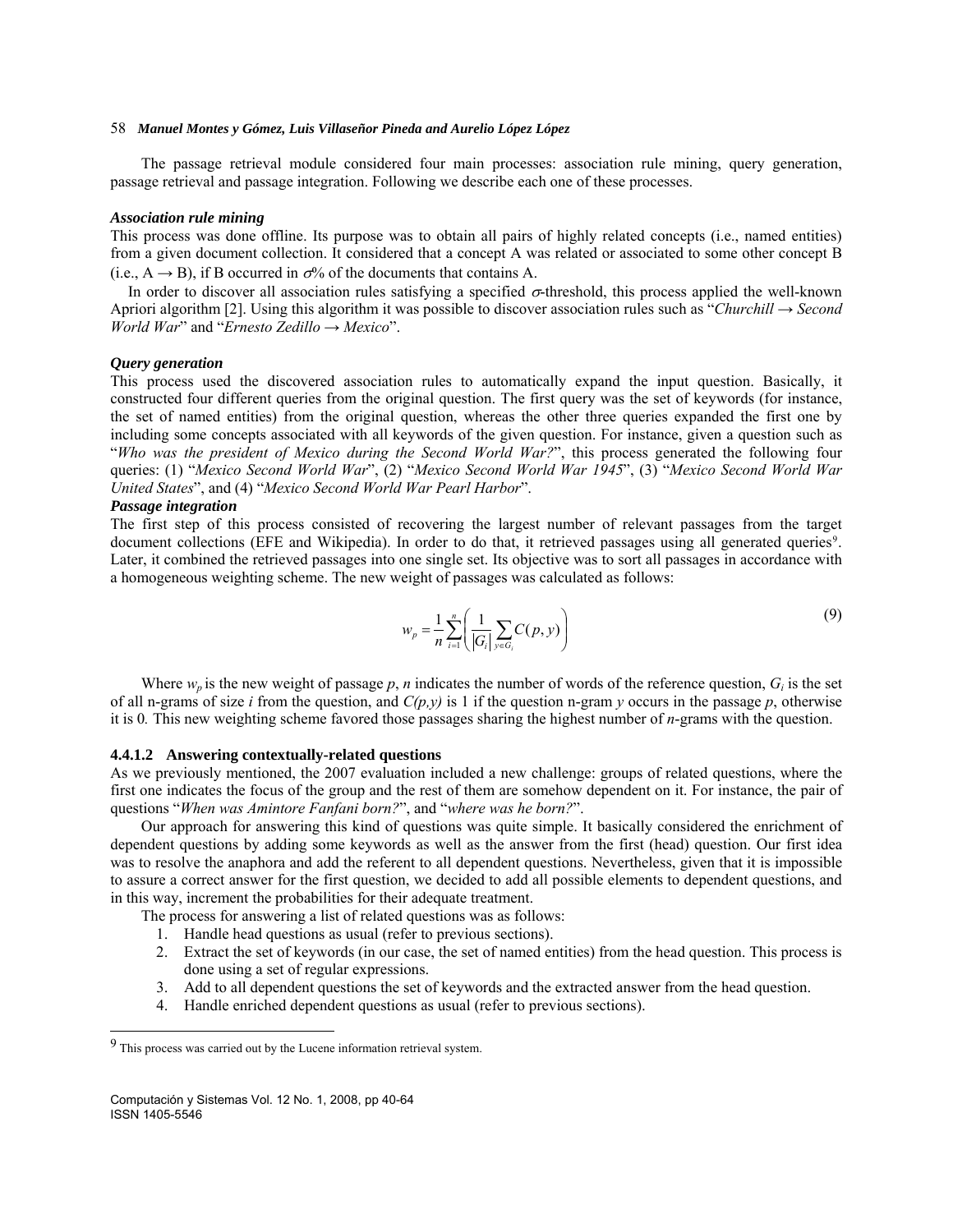For instance, after this process the example question "*where was he born?*" was transformed to the enriched question "*where he was born + Amintore Fanfani + 6 February 1908*".

### **4.4.1.3 Answering definition questions**

Our method for answering definition questions used Wikipedia as target document collection. It took advantage of two known facts: (i) Wikipedia organizes the information by topics, that is, each document concerns one single subject and, (ii) the first paragraph of each document tends to contain a short description of the topic at hand. This way, it simply retrieved the document(s) describing the target term of the question and then returned some part of its initial paragraph as answer. The general process for answering definition questions consisted of two main modules: document retrieval and answer extraction. The following sections briefly describe these modules.

#### *Finding Relevant Documents*

In order to search in Wikipedia for the most relevant document to the given question, it was necessary to firstly recognize the target term. For this purpose our method used a set of manually constructed regular expressions such as: *"What|Which|Who|How"*+*"any form of verb to be"*+*<TARGET>+"*?", *"What is a <TARGET> used for?"*, *"What is the purpose of <TARGET>?"*, *"What does <TARGET> do?"*, etc.

Then, the extracted target term was compared against all document names and the document having the highest similarity was obtained and delivered to the answer extraction module. In particular, our system used the Lucene<sup>[10](#page-19-0)</sup> information retrieval system for both indexing and searching.

### *Extracting the Target Definition*

As we previously mentioned, most Wikipedia documents tend to contain a brief description of its topic in the first paragraph. Based on this fact, our method for answer extraction was defined as follows:

- 1. Consider the first sentence of the retrieved document as the target definition (the answer).
- 2. Eliminate all text between parenthesis (the goal is to eliminate comments and less important information).
- the first paragraph as necessary to obtain an answer of the desired size. 3. If the constructed answer is shorter than a given specified threshold<sup>[11](#page-19-1)</sup>, then aggregate as many sentences of

For instance, the answer for the question "*Who was Hermann Emil Fischer?*" was extracted from the first paragraph of the document "Hermann Emil Fischer". Below we illustrate this paragraph, where underline words indicate the selected definition.

> "Hermann Emil Fischer (October 9, 1852 – July 15, 1919) was a German chemist and recipient of the Nobel Prize for Chemistry in 1902. Emil Fischer was born in Euskirchen, near Cologne, the son of a businessman. After graduating he wished to study natural sciences, but his father compelled him to work in the family business until determining that his son was unsuitable".

### **4.4.2 Evaluation results**

Table 10 details our general accuracy results. It is interesting to notice that our method for answering definition questions was very precise. It could answer 87.5% of the questions; moreover, it never replied wrong or unsupported answers. This result evidenced that Wikipedia has an inherent structure, and that our method could effectively take advantage of it. On the other hand, Table 7 also shows that our method for answering factoid questions was not completely adequate (it only could answer 24% of this kind of questions). Taking into consideration that this method obtained 42% of accuracy on previous year exercise (4.3.2.2), we suspect that its poor performance was caused by the inclusion of Wikipedia. Two characteristics of Wikipedia damaged our system behavior. First, it is much less redundant that general news collections; and second, its style and structure make lexical contexts of candidate answers less significant that those extracted from other free-text collections.

 $\overline{\phantom{a}}$ 

<span id="page-19-0"></span><sup>10</sup> lucene.apache.org

<span id="page-19-1"></span> $11$  For the experiments reported we defined this threshold equal to 70 non-blank characters. This number was estimated after a manual analysis of several Wikipedia documents.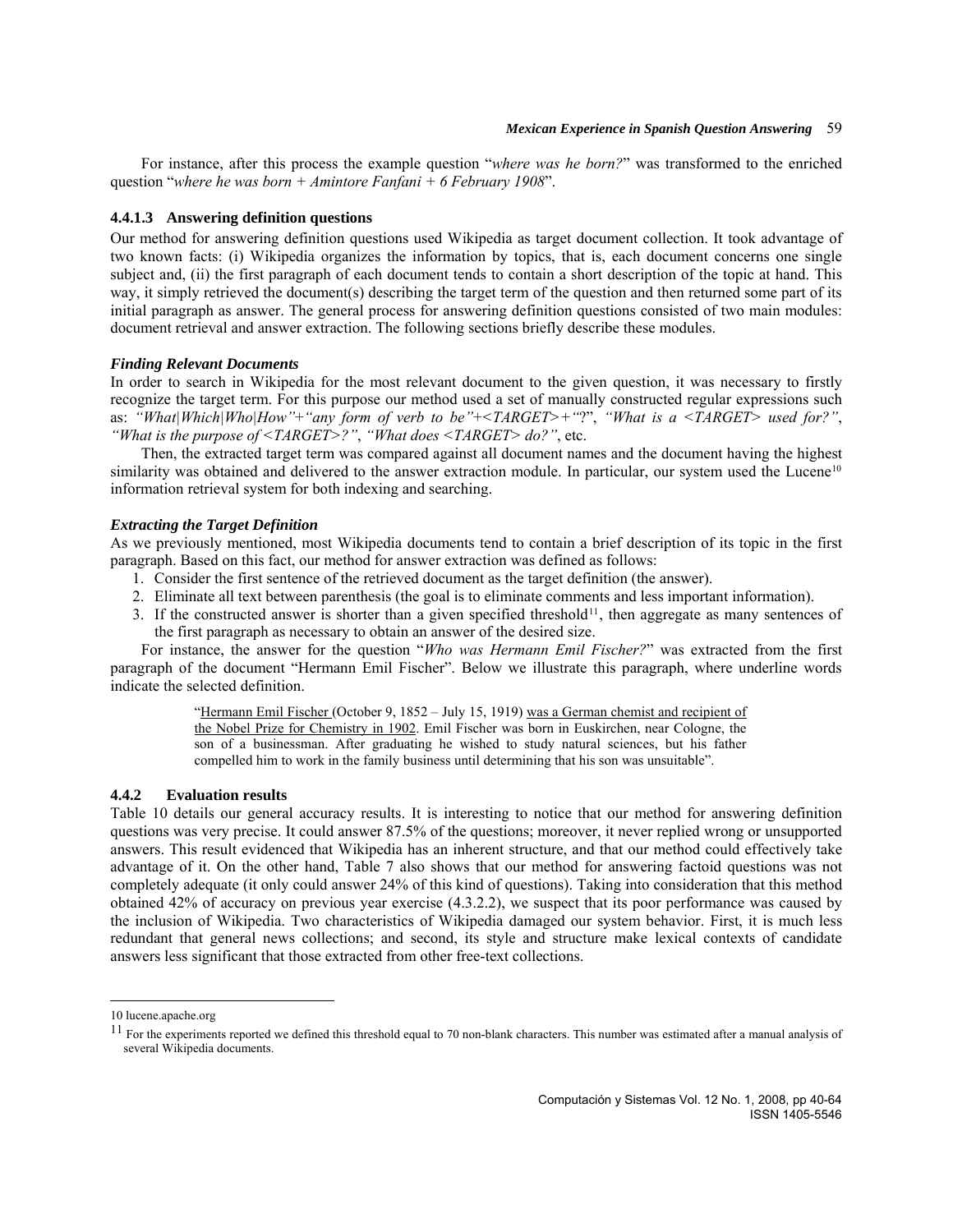|                   | No. questions | Right | Accuracy |
|-------------------|---------------|-------|----------|
| <b>Definition</b> | 32            | 28    | 87.5%    |
| Factoid           | 168           | 41    | 24.4%    |
| <b>TOTAL</b>      | 200           | 69    | 34.5%    |

**Table 10.** Results of our system at QA@CLEF 2007

Finally, Table 11 shows the results about the treatment of contextually-related questions. It is clear that the proposed approach (refer to section 4.4.1.2) was not useful for dealing with contextually-related questions. The reason of this poor performance is that only 37% of head questions were correctly answered, and therefore, in the majority of the cases dependent questions were enriched with erroneous information.

**Table 11**. Evaluation details about answering dependent questions

|                            | No. questions | Right | Accuracy  |
|----------------------------|---------------|-------|-----------|
| <b>Head questions</b>      | 170           | 64    | 37.65%    |
| <b>Dependent questions</b> | 30            |       | $16.67\%$ |

## **5 Conclusions and Perspectives**

This work had as objective to show the Mexican contributions to the solution of the problems underlying QA in Spanish. In particular, we focused on the works evaluated in the forum QA@CLEF carried out in the last years by the Laboratory of Language Technologies (LabTL) of INAOE. In this forum, several research groups propose and evaluate their ideas for the search of answers. The forum formulates an objective evaluation utilizing the same conditions and criteria. Along these years, the LabTL developed several systems that demonstrated their effectiveness when compared against those proposed by other research groups, mainly from Europe - in fact, the LabTL has been the only Latin American team participating in CLEF, in these last 4 years. Thanks to this active participation in CLEF, the LabTL has consolidated this line of research, and its works have received wide recognition from the rest of participants in CLEF. It is worth to mention that the proposed methods are among the best ranked since 2005, getting ahead of most of the participating research groups, except of a private company.

The systems proposed by LabTL can be grouped in two big approaches: the first, using a purely statistical conceptualization, language independent, and not requiring linguistic tools; and the second, a linguistic approach that attempts to solve the problem of QA by recurring to the underlying structures of Spanish. Despite of the results obtained so far, none of the two approaches has reached adequate levels for their practical use. Among the main disadvantages we can mention the following. Regarding the first approach, it is necessary to apply on huge collections, where the probabilities of finding the answer expressed in the same terms as the question are increased, and additionally the answer is mentioned repeatedly. This restriction aggravates when the source of information is semi-structured, as is the case of Wikipedia. With respect to the second approach, the problem is centered on the availability of the linguistic tools used. Moreover, the demand required from existing tools is very high, pretending to work on open domains. In this way, the low performance of linguistic tools causes an effect of cascade errors, diminishing strongly the final precision.

An alternative formulation, also experienced by LabTL, is the search of a scheme that combines these two approaches. This consists of including a module to recognize the textual implication (TIR). In this case, the idea is using the language independent approach in order to select a small set of candidate answers, which are further examined by the TIR module to pick the correct answer, if this exists in the given set. The module of TIR [38] makes its selection after carrying out a linguistic analysis of the question and of the passage where the candidate answer appears. In this way, it is possible to combine the successes of both approaches.

Finally, the works carried out by the LabTL have opened the doors to multilingual information processing. With our language independent approach, evaluated even in French and Italian at CLEF 2005, it is possible to deepen in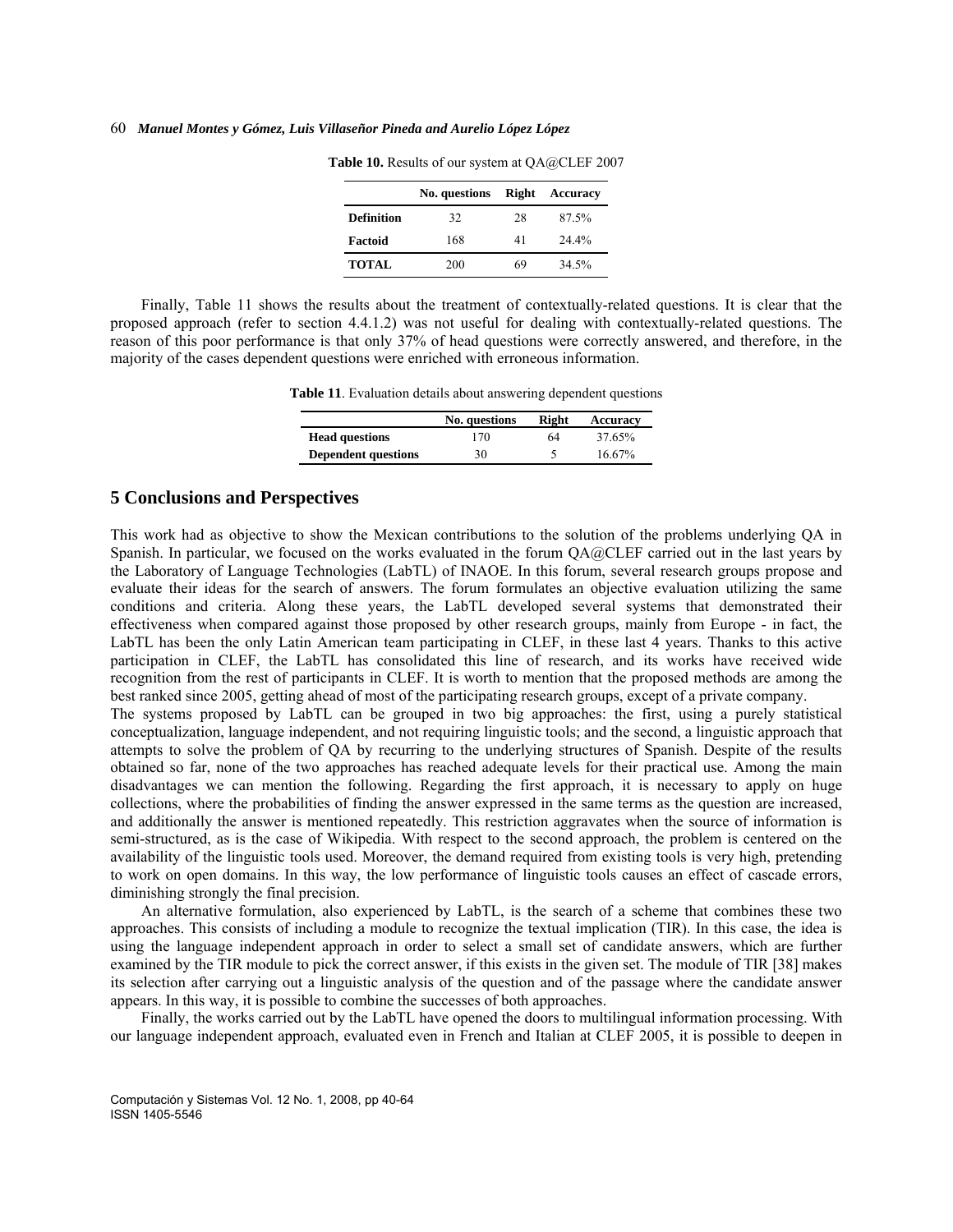the search of answers in multilingual collections. This is highly relevant when the Web is seen as a source of information, where there exist enormous quantities of information in multiple languages. So far, it is unquestionable the predominance of English in the Web, but it is also clear the increment of other languages, Spanish among them. This motivates the growing need of automatic tools that allow the access, in simple and practical way, to this huge repository of multilingual information. We have made in Mexico a noteworthy contribution to the state of the art in QA in this direction.

# **Acknowledgements**

The authors want to recognize the direct contribution of doctoral students Alberto Téllez-Valero, Manuel Pérez-Coutiño, Rita M. Aceves-Pérez, and master students Antonio Juárez-González, Claudia Denicia-Carral, as well as the indirect efforts of doctoral students Thamar Solorio, René García-Hernández, and master students Gustavo Hernández-Rubio, Esaú Villatoro-Tello, Aarón Pancardo-Rodríguez, and Ma. del Rosario Peralta-Calvo. This research was partially supported by Conacyt through research grants C01-39957, 43990A-1, and SNI.

# **3References**

- 1. **Ageno, A., Ferrés, D., González, E., Kanaan, S., Rodríguez H., Surdeanu, M., and Turmo J.** *[TALP-QA](http://www.clef-campaign.org/2004/working_notes/WorkingNotes2004/51.pdf)  [System for Spanish at CLEF-2004](http://www.clef-campaign.org/2004/working_notes/WorkingNotes2004/51.pdf)*. In CLEF 2004 Working Notes. Bath, UK. September 2004.
- 2. **Agrawal, R., and Srikant, R.** *Fast Algorithms for Mining Association Rules*. Proceedings of the 20th. VLDB Conference. Santiago de Chile, Chile. 1994.
- 3. **Amaral, C., Cassan, A., Figueira, H., Martins, A., Mendes, A., Mendes, P., Pinto, C., and Vidal, D.** *Priberam's Question Answering System in QA@CLEF 2007*. In CLEF 2007 Working Notes. Budapest, Hungary. September 2007.
- 4. **Aunimo, L., and Kuuskoski, R.** *Question Answering using Semantic Annotation*. In CLEF 2005 Working Notes. Vienna, Austria. September 2005.
- 5. **Bertagna, F., Chiran, L., and Simi, M.** *QA at ILC-UniPi: Description of the Prototype*. In CLEF 2004 Working Notes. Bath, UK. September 2004.
- 6. **Brill, E., Lin, J., Banko, M., Dumais, S., and Ng, A.,** *[Data-intensive Question Answering](http://research.microsoft.com/%7Esdumais/Trec2001Notebook.Feb2002Final.pdf)*. In TREC 2001 Proceedings. Maryland, USA. November 2001.
- 7. **Buscaldi, D., Gómez, J. M., Rosso, P., and Sanchis, E.** *The UPV at QA@CLEF 2006*. In CLEF 2006 Working Notes. Alicante, Spain. September 2006.
- 8. **Buscaldi, D., Benajiba, Y., Rosso P. and Sanchis. E.** *The UPV at QA@CLEF 2007*. In CLEF 2007 Working Notes. Budapest, Hungary. September, 2007.
- 9. **Cassan, A., Figueira, H., Martins, A., Mendes, A., Mendes, P., Pinto, C., and Vidal, D.** *Priberam's Question Answering System in a Cross-Language Environment*. In CLEF 2006 Working Notes. Alicante, Spain. September 2006.
- 10. **Del-Castillo, A., Montes-y-Gómez, M., and Villaseñor-Pineda, L.** *QA on the web: A preliminary study for Spanish language*. In Proceedings of the 5th Mexican International Conference on Computer Science (ENC04), Colima, Mexico. September 2004.
- 11. **Denicia-Carral, C., Montes-y-Gómez, M., Villaseñor-Pineda, L., and García-Hernández, R.** *A Text Mining Approach for Definition Question Answering*. In Proceedings for the Fifth International Conference on Natural Language Processing, FinTAL 2006. Turku, Finland. August 2006.
- 12. **de-Pablo-Sánchez, C., Martínez-Fernández, J.L. , Martínez, P., Villena, J., García-Serrano, A.M., Goñi, J.M. and González, J.C.** *miraQA: Initial Experiments in Question Answering*. In CLEF 2004 Working Notes. Bath, UK. September 2004.
- 13. **de-Pablo-Sánchez, C., González-Ledesma, A., Martinez-Fernández, J.L., Guirao, J.M., Martínez, P., and Moreno, A.,** *MIRACLE's 2005 Approach to Cross-Lingual Question Answering*, In CLEF 2005 Working Notes. Vienna, Austria. September 2005.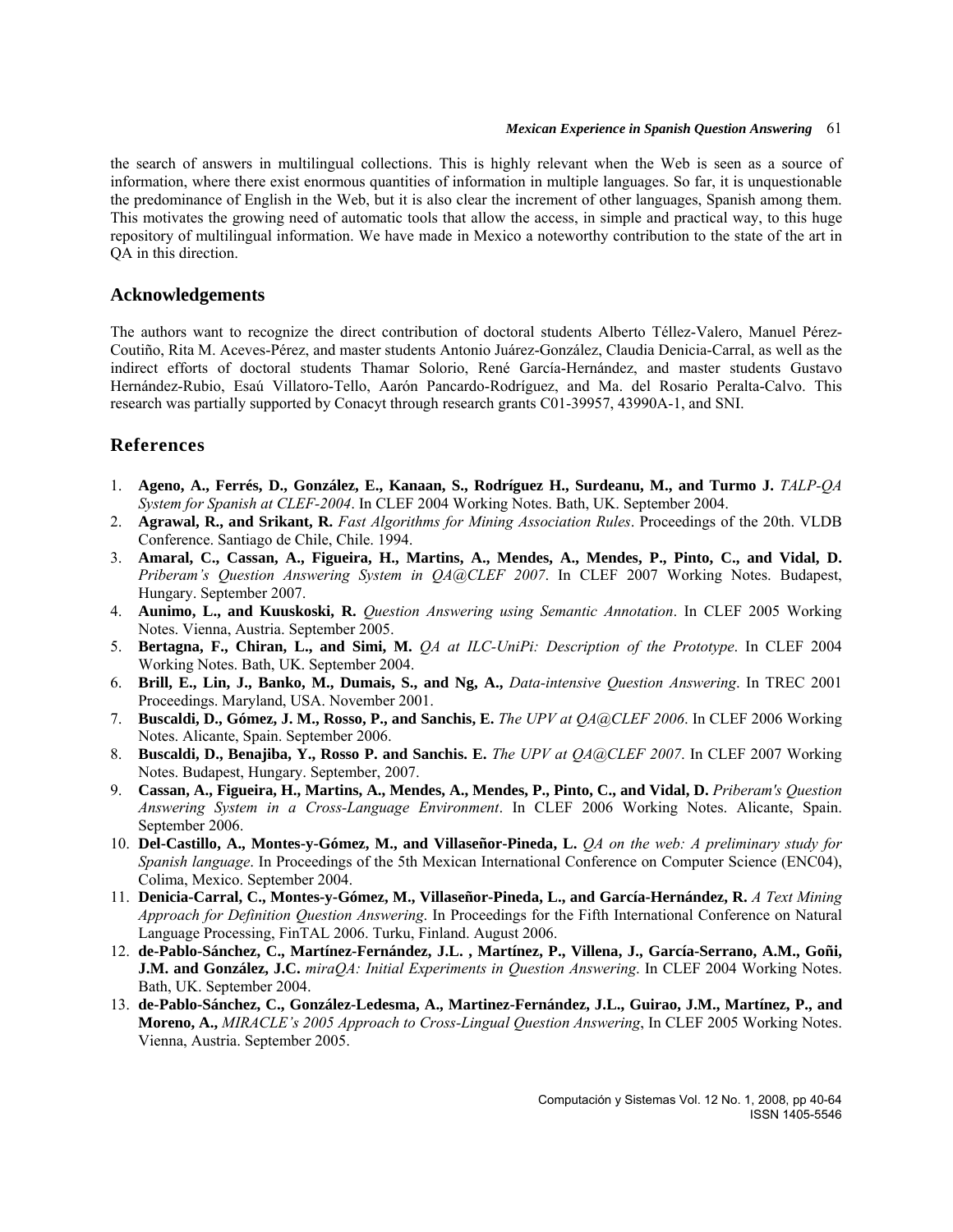- 62 *Manuel Montes y Gómez, Luis Villaseñor Pineda and Aurelio López López*
- 14. **de-Pablo-Sánchez, C., González-Ledesma, A., Moreno, A., Martínez-Fernández, J. L., and Martínez, P.,**  *MIRACLE at the Spanish CLEF@QA 2006 Track*. In CLEF 2006 Working Notes. Alicante, Spain. September 2006.
- 15. **de-Pablo-Sánchez, C. Martínez, J.L., García-Ledesma, A., Samy, D., Martínez, P., Moreno-Sandoval A., and Al-Jumaily, H.** *MIRACLE Question Answering System for Spanish at CLEF 2007*. In CLEF 2007 Working Notes. Budapest Hungary. September, 2007.
- 16. **Ferrández, S., López-Moreno, P., Roger, S.,. Ferrández, Peral, J., Alvarado, X., Noguera, E., and Llopis, F.** *AliQAn and BRILI QA Systems at CLEF 2006*. In CLEF 2006 Working Notes. Alicante, Spain. September 2006.
- 17. **Ferrés, D. Kanaan, S., González, E., Ageno, A., Rodríguez, H., and Turmo, J.** *The TALP-QA System for Spanish at CLEF-2005*. In CLEF 2005 Working Notes. Vienna, Austria. September 2005.
- 18. **García-Cumbreras, M. A., Ureña-López, L. A., Martínez-Santiago, F., and Perea-Ortega, J. M.** *BRUJA System. The University of Jaén at the Spanish Task of CLEFQA 2006*. In CLEF 2006 Working Notes. Alicante, Spain. September 2006.
- 19. **Giampiccolo, D., Forner, P., Peñas, A., Ayache, C., Cristea, D., Jijkoun, V., Osenova, P., Rocha, P., Sacaleanu, B., and Sutcliffe, R.** *[Overview of the CLEF 2007 Multilingual Question Answering Track](http://www.clef-campaign.org/2007/working_notes/giampiccoloCLEF2007_Overview.pdf)*. In CLEF 2007 Working Notes. Budapest, Hungary. September 2007.
- 20. **Gómez-Soriano, J.M., Montes-y-Gómez, M., Sanchis-Arnal, E., and Rosso, P.** *A Passage Retrieval System for Multilingual Question Answering*. In Proceedings of the 8th International Conference on Text, Speech and Dialog, TSD 2005. Karlovy Vary, Czech Republic, September 2005.
- 21. **Gómez-Soriano, J.M., Bisbal-Asensi, E., Buscaldi, D., Rosso, P., and Sanchís, E.** *Monolingual and Crosslanguage QA using a QA-oriented Passage Retrieval System*. In CLEF 2005 Working Notes. Vienna, Austria. September 2005.
- 22. **Juárez-González, A., Téllez-Valero, A., Denicia-Carral, C., Montes-y-Gómez, M., and Villaseñor-Pineda, L.** *INAOE at CLEF 2006: Experiments in Spanish Question Answering*. In CLEF 2006 Working Notes. Alicante, Spain. September 2006.
- 23. **Magnini, B., Romagnoli, S., Vallin, A., Herrera, J., Peñas, A., Peinado, V., Verdejo F., and de Rijke M.** *[The Multiple Language Question Answering Track at CLEF 2003](http://www.clef-campaign.org/2003/WN_web/36.pdf)*. In CLEF 2003 Workshop Notes. Trondheim, Norway. August 2003.
- 24. **Magnini, B., Vallin A., Ayache C., Erbach G., Peñas A., de Rijke M., Rocha P., Simov K. and Sutcliffe R.** *[Overview of the CLEF 2004 Multilingual Question Answering Track](http://www.clef-campaign.org/2004/working_notes/WorkingNotes2004/35.pdf)*. In CLEF 2004 Working Notes. Bath, UK. September 2004.
- 25. **Magnini, B., Giampiccolo, D., Forner, P., Ayache, C., Osenova, P., Peñas, A., Jijkoun, V., Sacaleanu, B., Rocha, P., and Sutcliffe, R.** *[Overview of the CLEF 2006 Multilingual Question Answering Track](http://www.clef-campaign.org/2006/working_notes/workingnotes2006/magniniOCLEF2006.pdf)*. In CLEF 2006 Working Notes. Alicante, Spain. September 2006.
- 26. **Méndez-Díaz, E., Vilares-Ferro, J. and Cabrero-Souto, D.** *COLE at CLEF 2004: Rapid Prototyping of a QA system for Spanish*. In CLEF 2004 Working Notes, Bath, UK, September 2004.
- 27. **Montes-y-Gómez, M., Villaseñor-Pineda, L., Pérez-Coutiño, M., Gómez-Soriano, J.M., Sanchis-Arnal, E. and Rosso, P.** *INAOE-UPV Joint Participation at CLEF 2005: Experiments in Monolingual Question Answering*. In CLEF 2005 Working Notes. Vienna, Austria. September 2005.
- 28. **Pérez-Coutiño, M., Solorio, T., Montes-y-Gómez, M., López-López, A., and Villaseñor-Pineda, L.** *The Use of Lexical Context in Question Answering for Spanish*. In CLEF 2004 Working Notes, Bath, UK. September 2004.
- 29. **Pérez-Coutiño, M., [Solorio](http://ccc.inaoep.mx/%7Ethamy), T., [Montes-y-Gómez,](http://ccc.inaoep.mx/%7Emmontesg) M., [López-López,](http://ccc.inaoep.mx/%7Eallopez) A., and [Villaseñor-Pineda](http://ccc.inaoep.mx/%7Evillasen), L.** *Toward a Document Model for Question Answering Systems*. In Proceedings of the Second International Atlantic Web Intelligence Conference. AWIC 2004. Cancun, Mexico. May 2004.
- 30. **Pérez-Coutiño, M., Montes-y-Gómez, M., López-López, A., and Villaseñor-Pineda L.** *Experiments for Tuning the Values of Lexical Features in Question Answering for Spanish*. In CLEF 2005 Working Notes. Vienna, Austria. September 2005.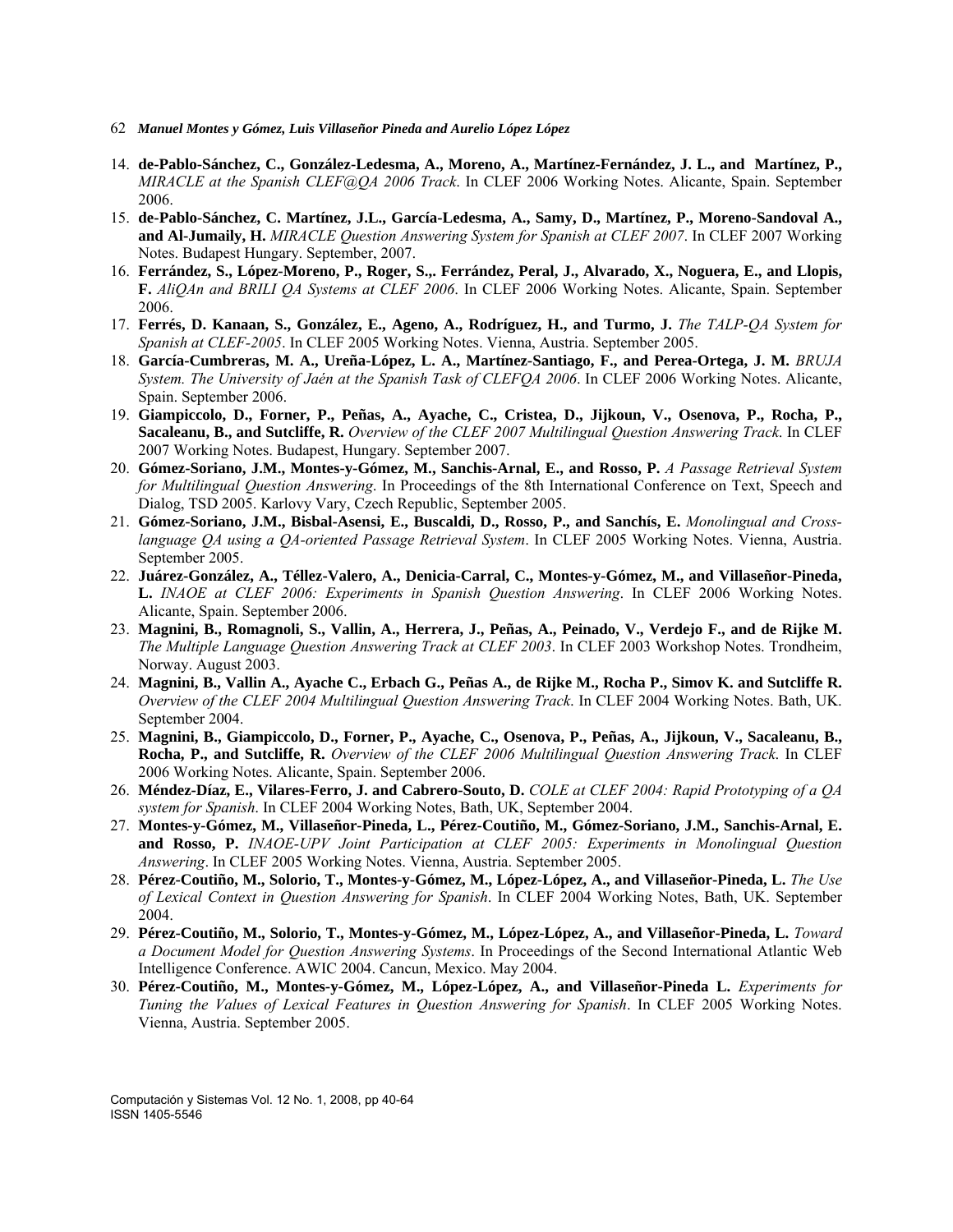- 31. **Pérez-Coutiño, M., Montes-y-Gómez, M. López-López, A., Villaseñor-Pineda, L., and Pancardo-Rodríguez, A.** *A Shallow Approach for Answer Selection based on Dependency Trees and Term Density*. In CLEF 2006 Working Notes. Alicante, Spain. September 2006.
- 32. **Prager J., Radev D., Brown E., Coden A. and Samn V.** *The Use of Predictive Annotation for Question Answering in TREC8*. In TREC 8 Proceedings. Maryland, USA. November 1999.
- 33. **Ravichandran, D., and Hovy, E.** *Learning Surface Text Patterns for a Question Answering System*. In Proceedings of the 40th Annual Meeting of the Association for Computational Linguistics (ACL), Philadelphia, USA. July 2002.
- 34. **Roger S., Ferrández S., Ferrández A., Peral J., Llopis F., Aguilar, A. and Tomás D.** *AliQAn, Spanish QA System at CLEF-2005*. In CLEF 2005 Working Notes. Vienna, Austria. September 2005.
- 35. **Saggion, H.** *Identifying Definitions in Text Collections for Question Answering*. The fourth international conference on Language Resources and Evaluation, LREC 2004. Lisbon, Portugal. May 2004.
- 36. **Tanev, H., Kouylekov, M., Magnini B., Negri, M., and Simov, K.,** *Exploiting Linguistic Indices and Syntactic Structures for Multilingual Question Answering: ITC-irst at CLEF 2005*. In CLEF 2005 Working Notes. Vienna, Austria. September 2005.
- 37. **Téllez-Valero, A., Juárez-González, A., Hernández-Rubio, G., Delicia-Carral, C., Villatoro-Tello, E., Montes-y-Gómez, M., and Villaseñor-Pineda, L.** *INAOE's Participation at QA@CLEF 2007*. In CLEF 2007 Working Notes. Budapest Hungary, September, 2007.
- 38. **Téllez-Valero, A., Montes-y-Gómez, M., and Villaseñor-Pineda, L.** *INAOE at AVE 2007: Experiments in Spanish Answer Validation*. In CLEF 2007 Working Notes. Budapest, Hungary. September 2007.
- 39. **Tomás, D., Vicedo, J. L., Saiz, M., and Izquierdo, R.** *Building an XML Framework for Question Answering*. In CLEF 2005 Working Notes. Vienna, Austria. September 2005.
- 40. **Tomás, D., Vicedo, J. L., Bisbal, E., and Moreno, L.** *Experiments with LSA for Passage Re-Ranking in Question Answering*. In CLEF 2006 Working Notes. Alicante, Spain. September 2006.
- 41. **Vallin A., Giampiccolo D., Aunimo L., Ayache C., Osenova P., Peñas A., de Rijke M., Sacaleanu B., Santos D., and Sutcliffe R.** *[Overview of the CLEF 2005 Multilingual Question Answering Track](http://www.clef-campaign.org/2005/working_notes/workingnotes2005/vallin05.pdf)*. In CLEF 2005 Working Notes. Vienna, Austria. September 2005.
- 42. **Vicedo, J.L., Izquierdo, R., Llopis, F., and Muñoz, R.,** *Question Answering in Spanish*., In CLEF 2003 Workshop Notes. Trondheim, Norway. August 2003.
- 43. **Vicedo, J. L., Saiz, M., and Izquierdo, R.** *Does English help Question Answering in Spanish?* In CLEF 2004 Working Notes, Bath, UK. September 2004.
- 44. **Witten H. and Frank E.** *Data Mining: Practical Machine Learning Tools and Techniques*. Second edition. Morgan Kaufmann. 2005.



*Manuel Montes y Gómez. He is a full-time lecturer at the Computational Sciences Department of the National Institute of Astrophysics, Optics and Electronics, located in Puebla, Mexico. He obtained his PhD in Computer Science from the Computing Research Center of the National Polytechnic Institute, Mexico. His research interests include question answering, information extraction, information retrieval, text classification, and text mining.*